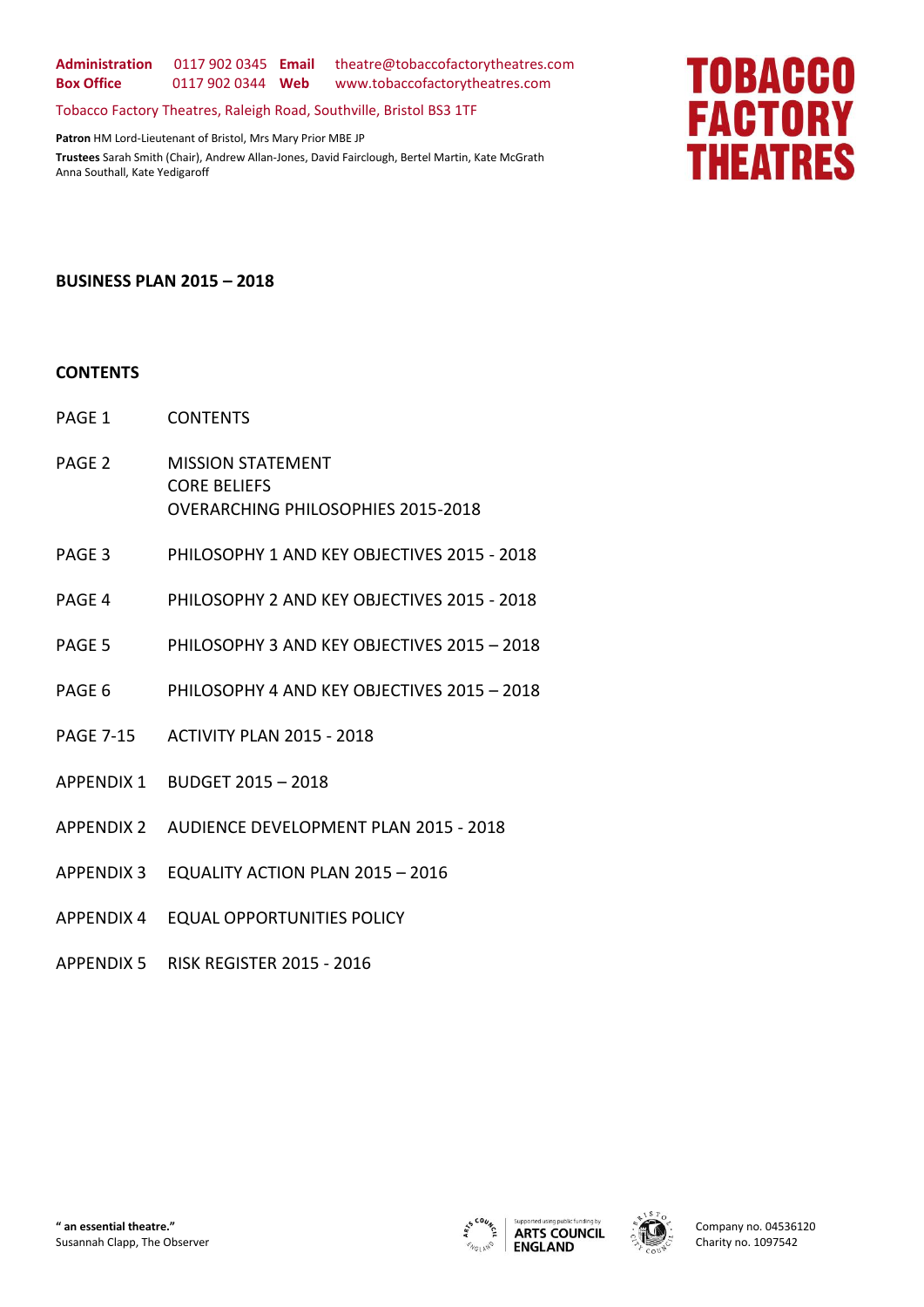## **MISSION STATEMENT**

Tobacco Factory Theatres produces and presents excellent art in unique and intimate spaces. It is a cultural flagship for the local community, an innovative social and cultural hub and an inspirational model of urban renewal.

## **CORE BELIEFS**

- 1. We started as an experiment and we encourage experimentation
- 2. We are ambitious and we encourage artistic ambition; we tell epic stories in small spaces
- 3. We seek as wide an audience as possible for our work
- 4. Our diverse programme is our cornerstone but we are a place of creation, development and learning as well as performance
- 5. We never forget that our audience is our reason for existence

# **OVERARCHING PHILOSOPHIES FOR THE PERIOD 2015-2018**

- 1. We will produce and present a rounded portfolio of excellent work by talented artists from diverse backgrounds and with a rich range of skills.
- 2. We will cement our role as a hub of the local community, as a place that reaches out to and engages with a great diversity of people both on and off stage.
- 3. We will continue to build an exceptional operating model for artists and employees and work hard to promote the model as a flagship for innovation.
- 4. We will manage and develop resources through our entrepreneurial approach to increasing and diversifying income. We have developed an exceptional ability to balance commercial and subsidised sensibilities and this allows us to safeguard the long term sustainability of Tobacco Factory Theatres.

*"The future of theatre lies in places like this." Jonathan Miller*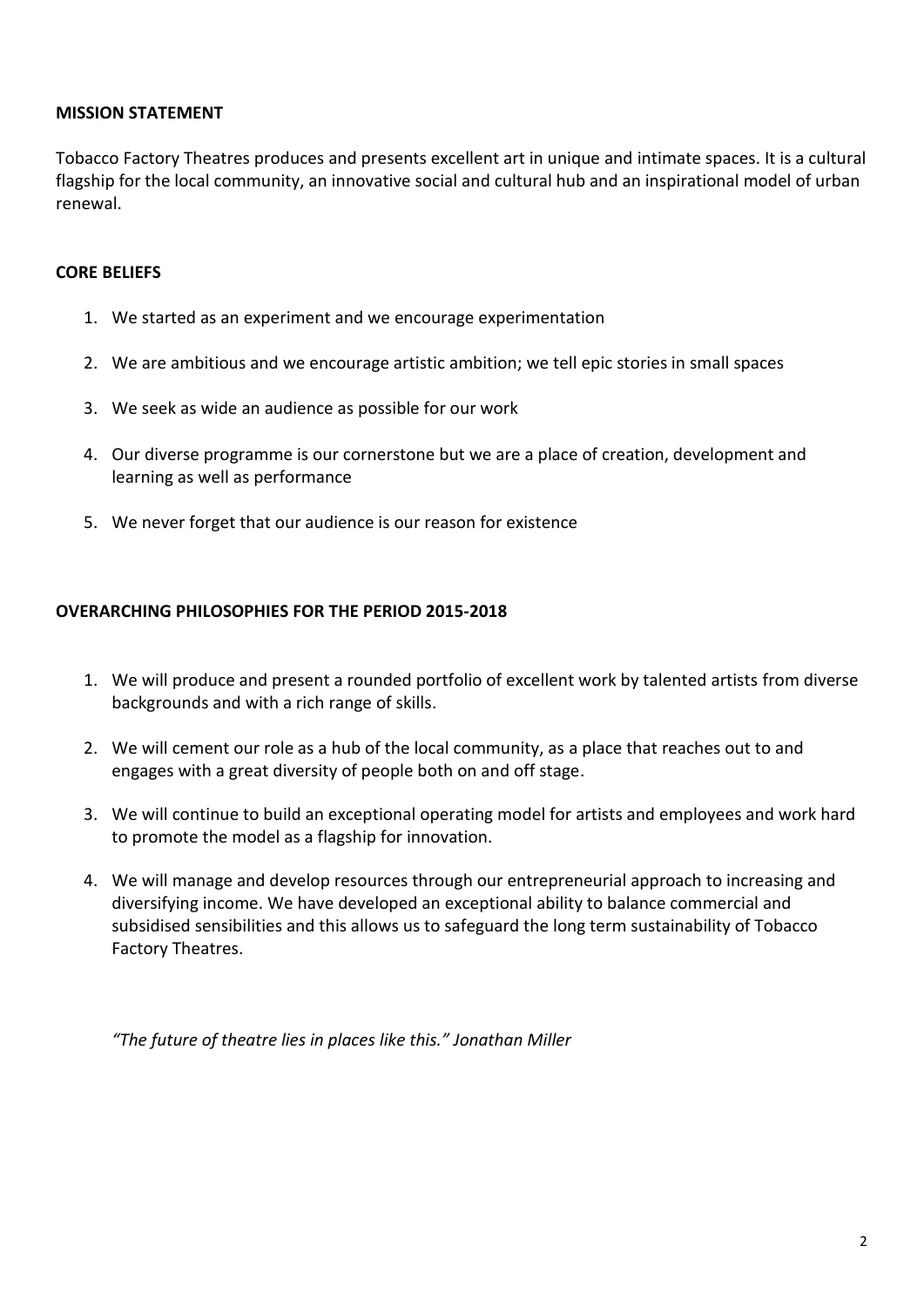#### **PHILOSOPHY ONE**

We will produce and present a rounded portfolio of excellent work by talented artists from diverse backgrounds and with a rich range of skills.

We will build coherently our production portfolio expansion and consolidate a transformational step-change into a mixed model of receiving and producing house.

We will maintain our commitment to programming the best touring companies in both the Factory Theatre and the Brewery Theatre, but continue our trend to reduce the number of companies we present, believing that we should present the highest quality companies for longer runs.

We will support artists by consciously producing and programming with artist and company development in mind to ensure that we support artists at all stages of their careers to make work and get it seen.

#### **OBJECTIVES**

- 1. We will produce between 8 12 new works each year of a range of scale and genre and we will seek to remount the best of these and tour them nationally and internationally
- 2. We will support artists at all stages of their careers from Bristol, the South West and further afield in a variety of ways, each designed to support artists to make work and get it seen
- 3. We will seek out and work with a wide range of artists from a wide range of backgrounds in order to offer our audiences our trademark breadth of programme; exciting, varied and diverse artists, genre, style and concepts
- 4. We will present c600 performances of 65 excellent shows each year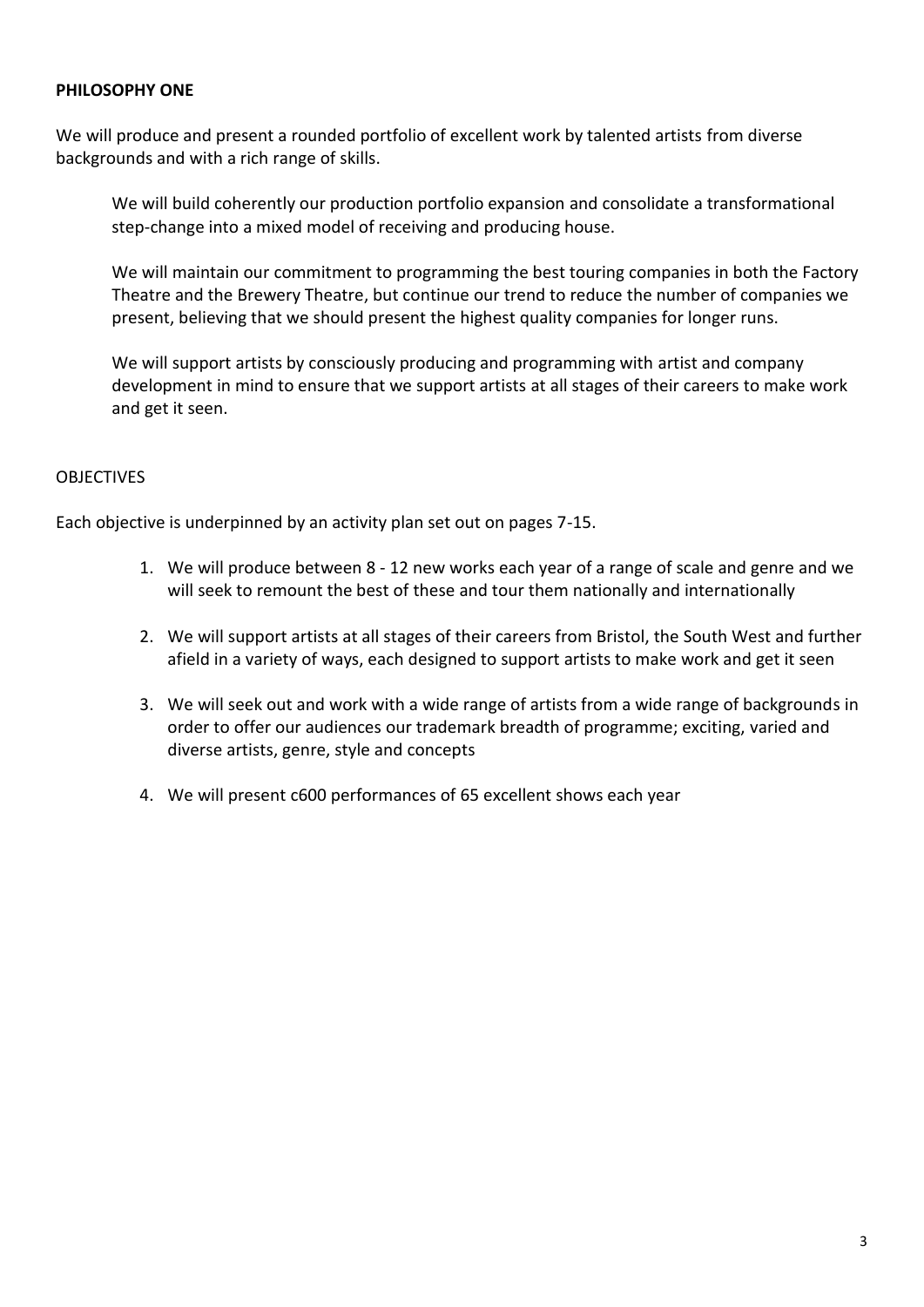# **PHILOSOPHY 2**

We will cement our role as a hub of the local community, as a place that reaches out to and engages with a great diversity of people both on and off stage.

Tobacco Factory Theatres will continue to be a place where art mingles naturally with everyday life. Known and appreciated for our relaxed and egalitarian style of enjoying great theatre, we are as important to the local community as the gym upstairs, the bar downstairs, and the bakery next door. Toddlers and mums drink coffee next to the Opera production team meeting. Teenagers drop in on their way home from school to take part in open mic sessions, have poetry slams and create their own brand of Tobacco Factory theatre.

We sell to 84% of capacity (average for the last three years) and we are proud of this extraordinary fact. It is testament to the popularity of our programme, which we never take for granted and we will continue to strive to offer work of the greatest range of diversity, styles and genre.

We want to diversify our audiences over the next three years and reach out to communities in Bristol who are harder to reach and we have committed resources to achieving this.

We will continue to work with children and young people to find the audiences and theatre makers of the future, working across Bristol with a particular focus over the next three years on the deprived areas of South Bristol.

# **OBJECTIVES**

- 1. We will reach at least 130,000 people every year through our programmes of work on and off stage
- 2. We will make full use of our public spaces during the day and evening to create informal, inspiring and comfortable meeting places for both artists, audiences, participants, parents, children and young people and our local communities
- 3. We will maintain an average audience capacity of at least 80% across the Factory Theatre and Brewery Theatre annually
- 4. We will diversify our audiences through a targeted approach that builds across the three year period with a specific focus hard to reach audiences in Bristol, delivering an increase of 5% year on year in these target groups
- 5. We will build on our work with children and young people to deliver an expanded three year programme that reaches 5,000 children and young people from across Bristol each year – with a particular focus on an inclusive programme that encourages young people from across the deprived areas of South Bristol where we already have strong links as well as young people from the rest of the city to come and work together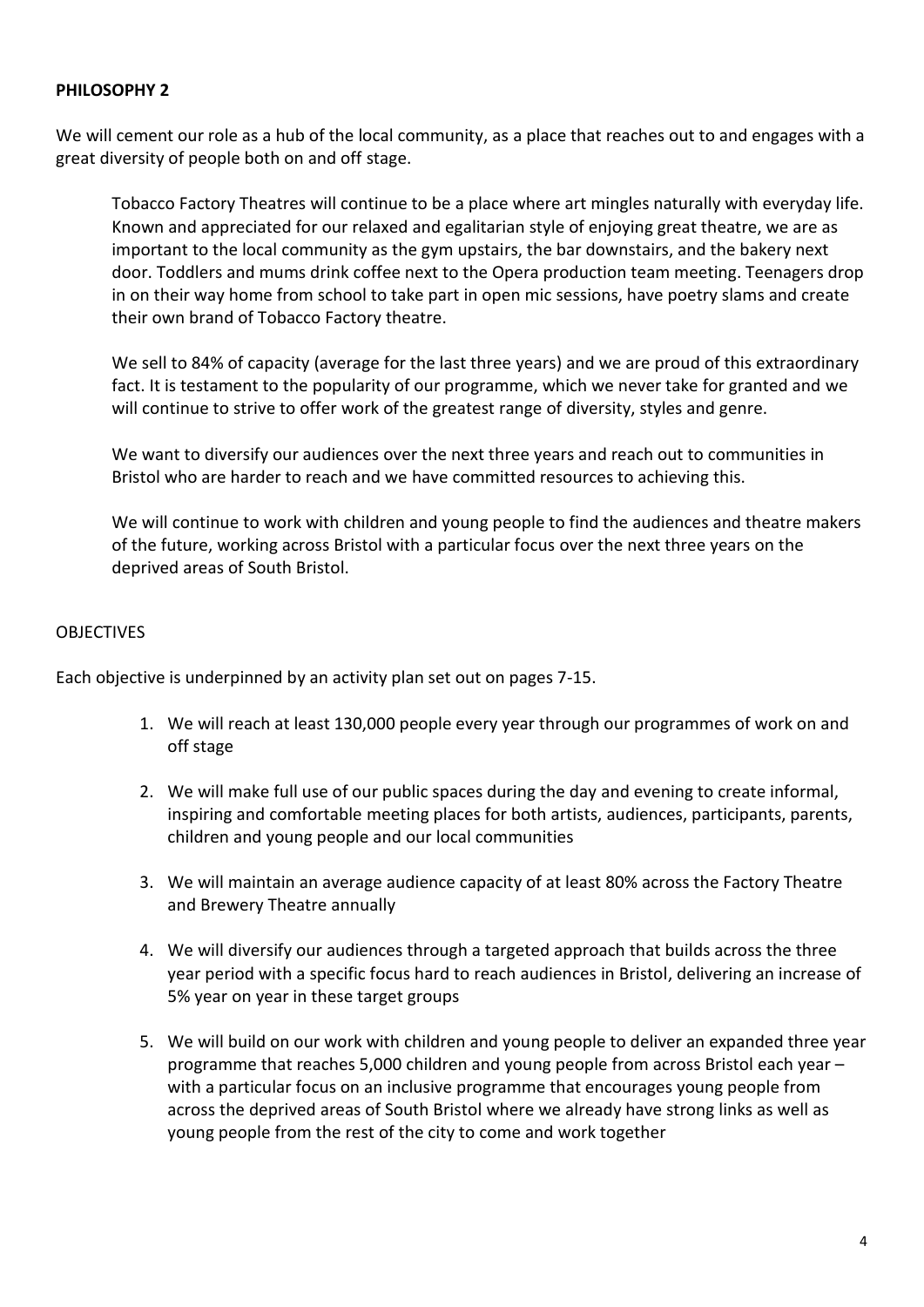#### **PHILOSOPHY 3**

We will continue to build an exceptional operating model for artists and employees and work hard to promote the model as a flagship for innovation.

We believe that we have the cornerstones in place to build an operating model that shows it is possible to do things differently. We will promote this model to the wider theatre sector to support the development of best practice and work with advocacy movements across the UK to link our voice to theirs in support of a greater combined voice.

Tobacco Factory Theatres is already renowned for achieving great things on few resources. We will seek to profile our spirit of independence and ambition to move us towards a position of real influence regionally and nationally.

# **OBJECTIVES**

- 1. We will pay artists appropriately for their work
- 2. We will programme and present artists at all stages of their careers, and present their work for long runs, believing that in this way we best support artists and companies to tour at the small scale in a way that builds audiences and is financially sustainable
- 3. We will promote talent across artists and employees, having made sure that our selection processes reach out to and engage with the widest diverse ethnic and social demographic
- 4. We will create a working environment for employees that encourages sustainable working practices in the theatre industry particularly for those with young families
- 5. We will invest in our workforce building a skilled team of diverse people from intern level to leadership in order to deliver our operating model in way that allows us to deliver our ambitions
- 6. We will maintain our excellent governance record, ensuring that our Board of Trustees are from diverse backgrounds, highly skilled and well connected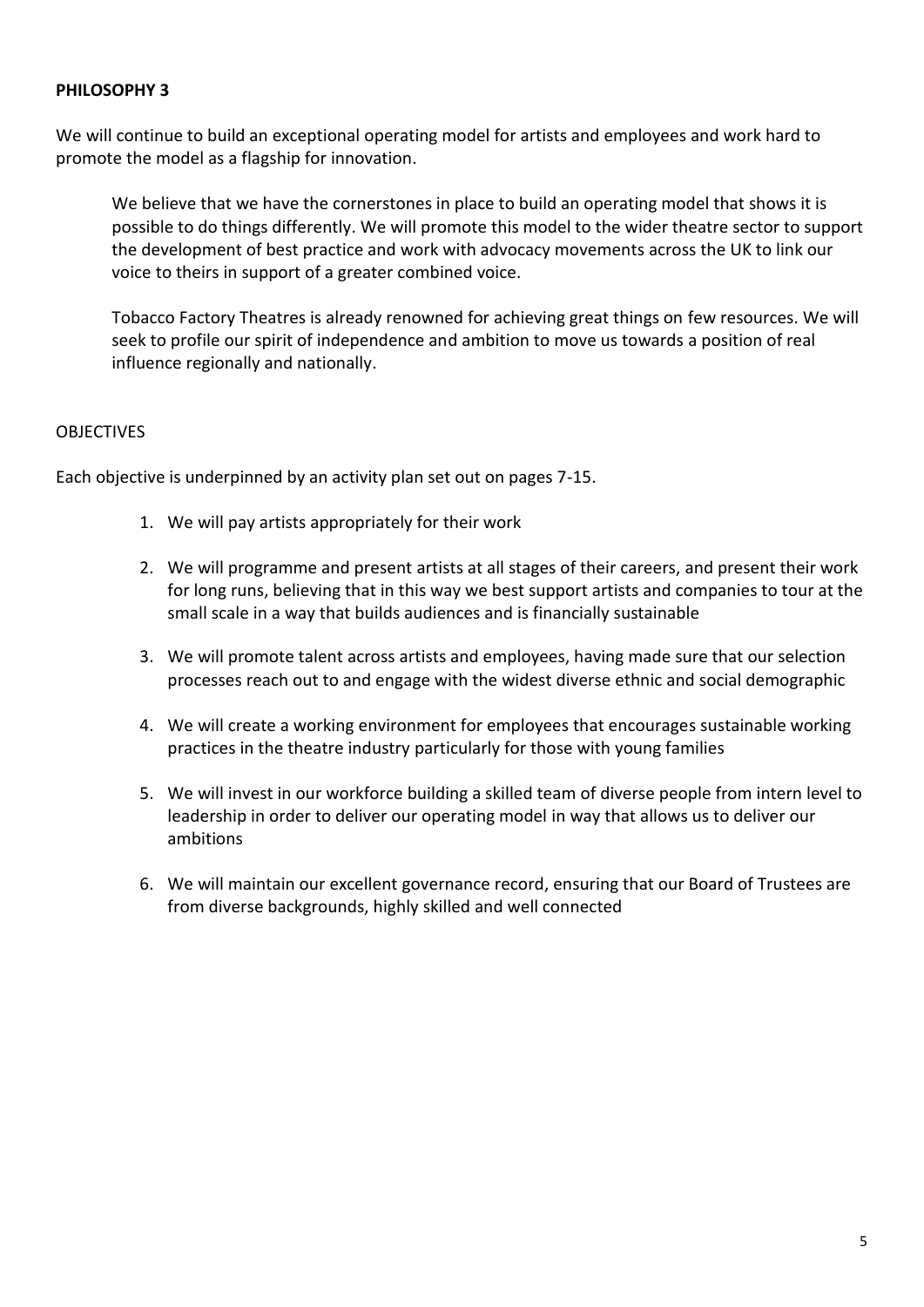### **PHILOSOPHY 4**

We will manage and develop resources through our entrepreneurial approach to increasing and diversifying income. We have developed an exceptional ability to balance commercial and subsidised sensibilities and this allows us to safeguard the long term sustainability of Tobacco Factory Theatres.

Our outstanding funding mix, demonstrated below [pie chart diagram] is one of the great success stories of the arts world in the UK.

| Pie Chart:                              |     |
|-----------------------------------------|-----|
| Earned Income (box office, bar takings) | 64% |
| Theatre Hire                            | 4%  |
| Contributed Income                      | 17% |
| <b>Production Income</b>                | 6%  |
| <b>Public Funding</b>                   | 5%  |
| Theatre Space Gift*                     | 3%  |
| Other Income                            | 1%  |
| *confirmed for 20 years                 |     |

We will seek to continue to build on our recent growth in levels of contributed (fundraised) income which has risen from £87k in 2011 to £350k in 2014, in order to mitigate against over-reliance on box office and other earned income.

We will continue to act innovatively and quickly, to be responsive and demonstrate our resilience and entrepreneurism.

# **OBJECTIVES**

- 1. We will build on our strong growth in contributed and other income to increase the income generation mix of our organisation, including a new stream from production royalties as part of our production expansion
- 2. We will make continued capital investment into our physical infrastructure to create performance and rehearsal spaces for artists and audiences that are of the highest quality
- 3. We will build on our strong track record of an environmentally sustainable operation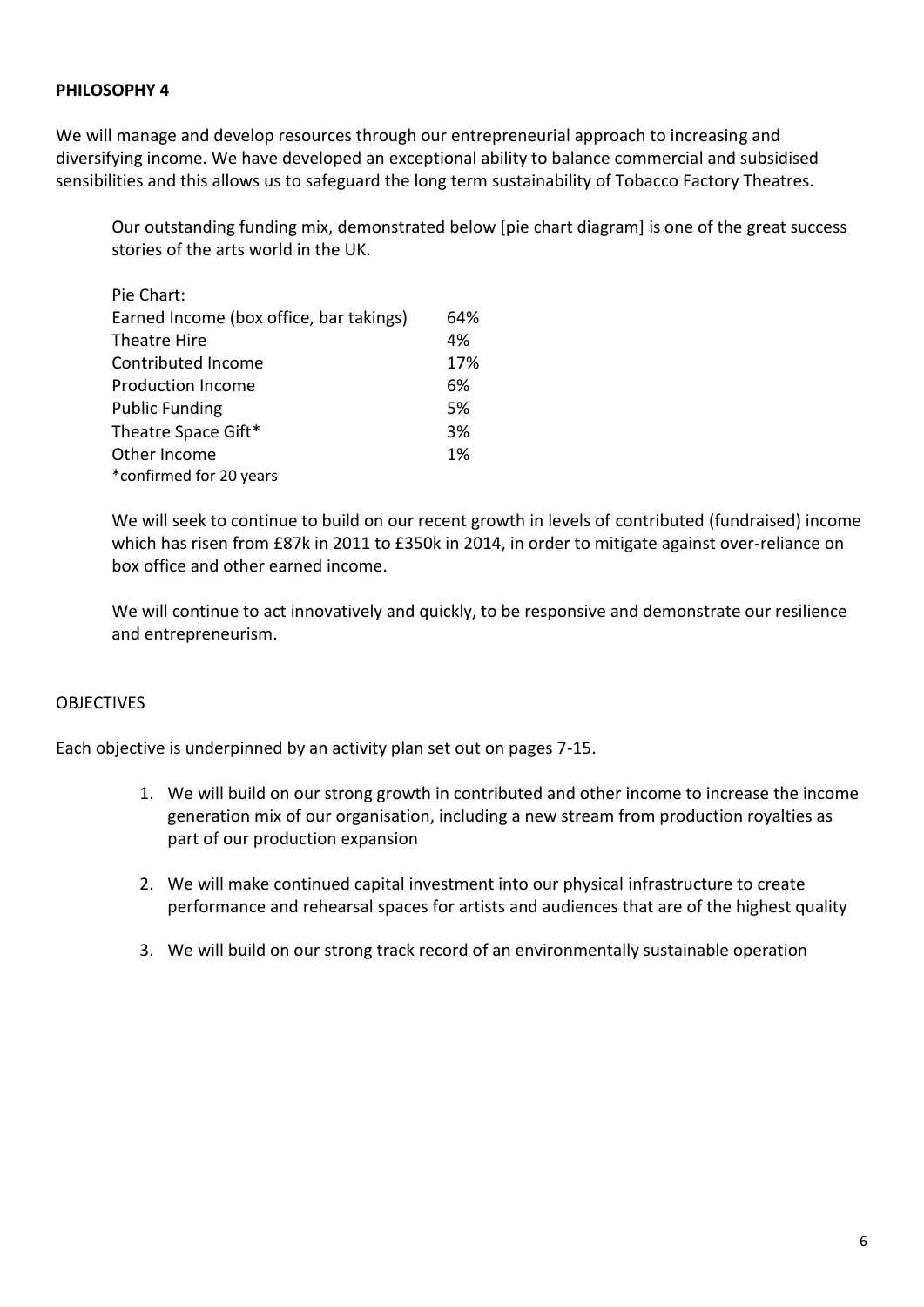# **PHILOSOPHY 1**

# **We will produce between 8 - 12 new works each year of a range of scale and genre and we will seek to remount the best of these and tour them nationally and internationally**

| 2015-2016                                                                                                                                                                                                  | 2016-2017                                                                                                                                                                                | 2017-2018                                                                                                                                        |
|------------------------------------------------------------------------------------------------------------------------------------------------------------------------------------------------------------|------------------------------------------------------------------------------------------------------------------------------------------------------------------------------------------|--------------------------------------------------------------------------------------------------------------------------------------------------|
| • School for Scandal                                                                                                                                                                                       | • Two Shakespeares tbc                                                                                                                                                                   | • Two Shakespeares tbc                                                                                                                           |
| (Factory Theatre)<br>A co-production with SATTF. Directed by<br>Andrew Hilton.                                                                                                                             | (Factory Theatre)<br>Co-productions with SATTF. One directed<br>by Andrew Hilton, one by guest director.<br>One tours UK.                                                                | (Factory Theatre)<br>Co-productions with SATTF. One directed<br>by Andrew Hilton, one by guest director.<br>One tours UK.                        |
| • Outpost (Scandinavian tour,                                                                                                                                                                              |                                                                                                                                                                                          |                                                                                                                                                  |
| Brewery Theatre and UK tour)<br>Cast size 3. New puppetry / live action.<br>A co-production with Nordland Visual<br>Theatres and Green Ginger, directed by<br>Joseph Wallace and written by Mike<br>Akers. | • Mallory Towers (Factory<br>Theatre)<br>An adaptation of the Blyton books, in a<br>co-production with Kneehigh, directed by<br>Emma Rice.                                               | • Mallory Towers (UK tour)<br>A tour of our 2016 co-production with<br>Kneehigh, directed by Emma Rice.<br>• Contemporary play (Factory          |
| $\bullet$ 20 <sup>th</sup> century classic play                                                                                                                                                            |                                                                                                                                                                                          | Theatre)                                                                                                                                         |
| (Factory Theatre)<br>Cast size up to 10. A classic 20 <sup>th</sup> century<br>play, played 'straight'.                                                                                                    | • Contemporary play (Factory<br>Theatre)<br>Cast size up to 10. A 20 <sup>th</sup> century play, not<br>necessarily played 'straight'.                                                   | • Cinderella (Factory Theatre)<br>A return of our 2011 Xmas hit, after 6<br>years and 3 touring seasons. Directed by<br>Sally Cookson.           |
| • Falstaff (Factory Theatre)<br>A co-production, with Opera Project.<br>Directed by Richard Studer. Conducted<br>by Jon Lyness.<br>. Play, Pie, Pint title tbc                                             | • New work (Brewery Theatre<br>& UK tour)<br>Cast size up to 5. A new work,<br>commissioned from and co-produced with<br>an exciting young company tbc.                                  | • Xmas show (Brewery<br>Theatre)<br>Cast size 2 - 3. A new 50 minute Xmas<br>show for $2 - 6$ year olds.                                         |
| (Brewery Theatre and Oran<br>Mor)<br>Cast size $1 - 3$ . New writing commission,<br>written by Adam Peck, directed by Nik<br>Partridge, c. 50 minutes, 1 act. A co-<br>production with Oran Mor.           | • Snow White (Factory<br>Theatre)<br>Cast size 6. A new adaptation of the<br>classic story. A co-production with NIE,<br>directed by Alex Byrne.                                         | • Play, Pie, Pint titles tbc<br>(Brewery Theatre and Oran<br>Mor)<br>Cast size $1 - 3$ . 6 new writing<br>commissions, c. 50 minutes, 1 act. Co- |
| . Play, Pie, Pint titles tbc<br>(Brewery Theatre and Oran<br>Mor)<br>Cast size $1 - 3$ . 3 further new writing<br>commissions, c. 50 minutes, 1 act. Co-                                                   | • Xmas show (Brewery<br>Theatre)<br>Cast size 2 - 3. A new 50 minute Xmas<br>show for $2 - 6$ year olds.                                                                                 | productions with Oran Mor.<br>• Opera (Factory Theatre)<br>A co-production, with Opera Project.<br>Directed by Richard Studer. Conducted by      |
| productions with Oran Mor.                                                                                                                                                                                 | • Play, Pie, Pint titles tbc                                                                                                                                                             | Jon Lyness.                                                                                                                                      |
| • Macbeth (UK tour)<br>A co-production with Filter that<br>premiered in Bristol in 2014 and will<br>tour UK in 2015.<br>. The Light Princess (Factory                                                      | (Brewery Theatre and Oran<br>Mor)<br>Cast size $1 - 3$ . 6 new writing<br>commissions, c. 50 minutes, 1 act. Co-<br>productions with Oran Mor.                                           | • New works<br>Two further new works, commissioned<br>from and co-produced with producing<br>companies/theatres tbc.                             |
| Theatre)<br>Cast size $6 - 8$ . A new adaptation of a<br>classic family friendly story.                                                                                                                    | • Opera (Factory Theatre)<br>A co-production, with Opera Project.<br>Directed by Richard Studer. Conducted by<br>Jon Lyness.                                                             |                                                                                                                                                  |
| • Xmas show (Brewery<br>Theatre)<br>Cast size 2 - 3. A new 50 minute Xmas<br>show for $2 - 6$ year olds.<br>• Cinderella (Midlands Arts                                                                    | • Outpost (European tour)<br>Cast size 3. A remount of our co-<br>production with Nordland Visual Theatres<br>and Green Ginger, directed by Joseph<br>Wallace and written by Mike Akers. |                                                                                                                                                  |
| Centre)<br>Cast size 7. Revival of a previous Xmas<br>hit after 1 Bristol and 2 London seasons.                                                                                                            |                                                                                                                                                                                          |                                                                                                                                                  |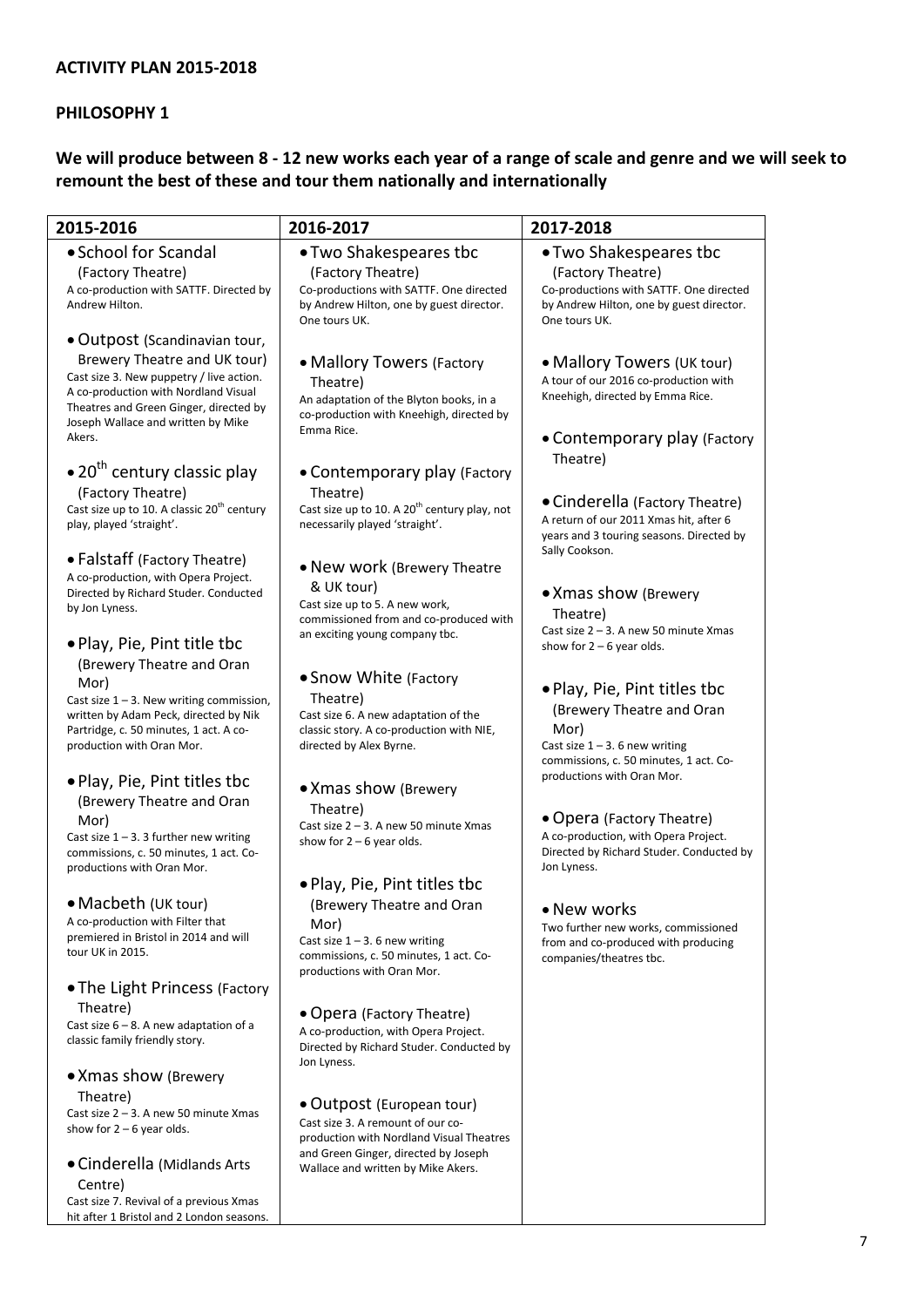| Directed by Sally Cookson.                                                                              |  |
|---------------------------------------------------------------------------------------------------------|--|
| • Hamlet (Factory Theatre and<br>UK tour)<br>A co-production, with SATTF. Directed<br>by Andrew Hilton. |  |

# **Programming**

| 2015-2016                                                                                                                                                                                                                       | 2016-2017                                                                                                                                                                 | 2017-2018                                                                                                                                                                              |
|---------------------------------------------------------------------------------------------------------------------------------------------------------------------------------------------------------------------------------|---------------------------------------------------------------------------------------------------------------------------------------------------------------------------|----------------------------------------------------------------------------------------------------------------------------------------------------------------------------------------|
| All work described above plus                                                                                                                                                                                                   | All the work described above                                                                                                                                              | All the work described                                                                                                                                                                 |
| locally produced and touring                                                                                                                                                                                                    | plus locally produced and                                                                                                                                                 | above plus locally produced                                                                                                                                                            |
| work including:                                                                                                                                                                                                                 | touring work. We anticipate                                                                                                                                               | and touring work including:                                                                                                                                                            |
| Programmed:<br>• Lorraine and Alan (Brewery<br>Theatre)<br>New show from Bucket Club;<br>exciting company recently<br>relocated to Bristol.                                                                                     | having a slightly greater<br>international presence in our<br>programme by this point and<br>started increasing our go-see<br>spend in 2014 as a<br>preparation for this. | . Puppet festival (Factory and<br><b>Brewery Theatres)</b><br>Return of the biannual<br>puppetry festival, centred<br>around TFT. One of the most<br>significant puppetry festivals in |
| • Bristol Old Vic Theatre<br><b>School Graduate Directors</b><br>(Brewery Theatre)<br>4 contemporary plays from the<br>outgoing directors from BOVTS.                                                                           |                                                                                                                                                                           | the country.                                                                                                                                                                           |
| • Mayfest (Factory Theatre)<br>Continuing our relationship with<br>one of Bristol's most exciting<br>performance festivals.                                                                                                     |                                                                                                                                                                           |                                                                                                                                                                                        |
| • Dick Tracy (Factory Theatre)<br>Run from SW-based Le Navet<br>Bete, who we have previously<br>programmed in the Brewery<br>Theatre. This show is directed by<br>John Nicholson and represents a<br>big step for this company. |                                                                                                                                                                           |                                                                                                                                                                                        |
| • Kelvin Players (Factory<br>Theatre)<br>First time programming an<br>amateur company. Good fit with<br>our mission statement of being a<br>cultural hub.                                                                       |                                                                                                                                                                           |                                                                                                                                                                                        |
| • Around the World in 80<br>Days (Factory Theatre)<br>Long run from NIE (Cambridge<br>and Norway) - a firmly<br>established company.                                                                                            |                                                                                                                                                                           |                                                                                                                                                                                        |
| • Prizefighter (Factory Theatre)<br>Significant run from Bristol-based<br>Blue Brook, who we have<br>regularly programmed in the<br>Brewery Theatre. A real step up<br>for this company.                                        |                                                                                                                                                                           |                                                                                                                                                                                        |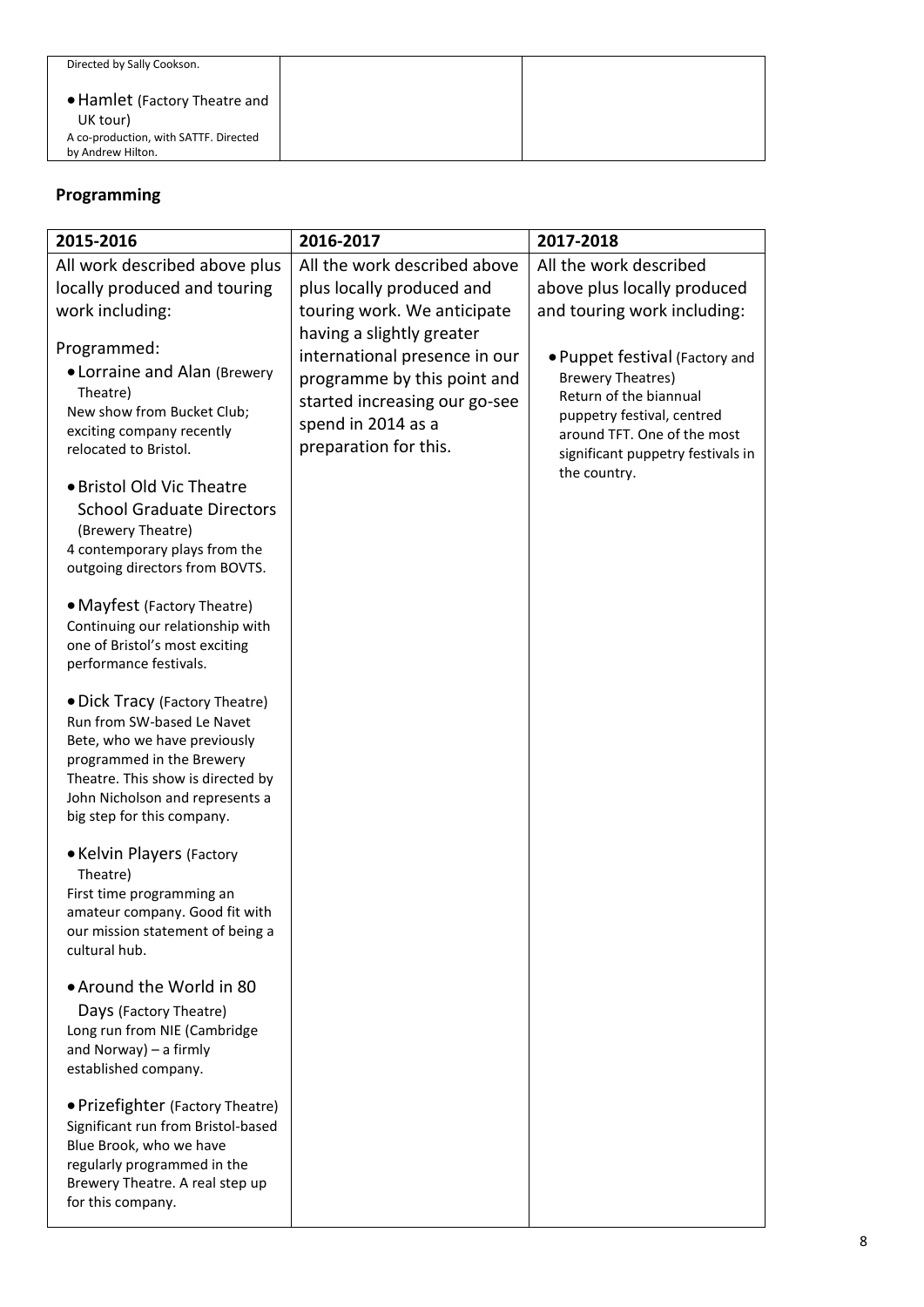| • Puppet festival (Factory and      |  |
|-------------------------------------|--|
| <b>Brewery Theatres)</b>            |  |
| Return of the biannual puppetry     |  |
| festival, centred around TFT. One   |  |
| of the most significant puppetry    |  |
| festivals in the country.           |  |
|                                     |  |
| • Adolf and Winston (Brewery        |  |
| Theatre)                            |  |
| Long run from very popular local    |  |
| company Living Spit.                |  |
|                                     |  |
| Under consideration:                |  |
| $\bullet$ Local                     |  |
| Several local artists / companies   |  |
| pencilled or in discussion for runs |  |
| at the Brewery Theatre including    |  |
| Impermanence Dance; Saikat          |  |
| Ahamed, Travelling Light; Spritz    |  |
| and Co.                             |  |
|                                     |  |
| • National / International          |  |
| Many artists / companies            |  |
| pencilled or in discussion for runs |  |
| at both theatres including Paines   |  |
| Plough; Belarus Free Theatre;       |  |
| Chris Goode; Tamasha; Paper         |  |
| Cinema; Rachael Afaori.             |  |

# **Artist Development**

| 2015-2016                                                                                                                                     | 2016-2017                                                                                                                                                                                   | 2017-2018                                                                                                                                                                                   |
|-----------------------------------------------------------------------------------------------------------------------------------------------|---------------------------------------------------------------------------------------------------------------------------------------------------------------------------------------------|---------------------------------------------------------------------------------------------------------------------------------------------------------------------------------------------|
| We consciously produce and                                                                                                                    | We consciously produce and                                                                                                                                                                  | We consciously produce and                                                                                                                                                                  |
| programme with artist and                                                                                                                     | programme with artist and                                                                                                                                                                   | programme with artist and                                                                                                                                                                   |
| company development in                                                                                                                        | company development in                                                                                                                                                                      | company development in                                                                                                                                                                      |
| mind to ensure that we                                                                                                                        | mind to ensure that we                                                                                                                                                                      | mind to ensure that we                                                                                                                                                                      |
| support artists at all stages                                                                                                                 | support artists at all stages                                                                                                                                                               | support artists at all stages                                                                                                                                                               |
| of their career to make work                                                                                                                  | of their career to make work                                                                                                                                                                | of their career to make work                                                                                                                                                                |
| and get it seen.                                                                                                                              | and get it seen.                                                                                                                                                                            | and get it seen.                                                                                                                                                                            |
| Particular examples of work<br>programmed or produced<br>that will have positive artist /<br>company development<br>outcomes include:         | Works programmed or<br>produced that will have<br>positive artist / company<br>development outcomes<br>include:                                                                             | Works programmed or<br>produced that will have<br>positive artist / company<br>development outcomes<br>include:                                                                             |
| • Lorraine and Alan<br>• BOVTS Graduate Directors<br>• Dick Tracy<br>· Prizefighter<br>• Impermanence Dance<br>• Titles tbc (Play, Pie, Pint) | • Six co-productions with<br>Oran Mor (Play, Pie, Pint),<br>which provide us with a<br>financially realistic and<br>fulfilling way to work with<br>a large number of writers<br>/ directors | • Six co-productions with<br>Oran Mor (Play, Pie, Pint),<br>which provide us with a<br>financially realistic and<br>fulfilling way to work with<br>a large number of writers<br>/ directors |
| Artist Development<br>Initiatives:                                                                                                            | • A new work<br>commissioned for the                                                                                                                                                        | • Two new works<br>commissioned and co-                                                                                                                                                     |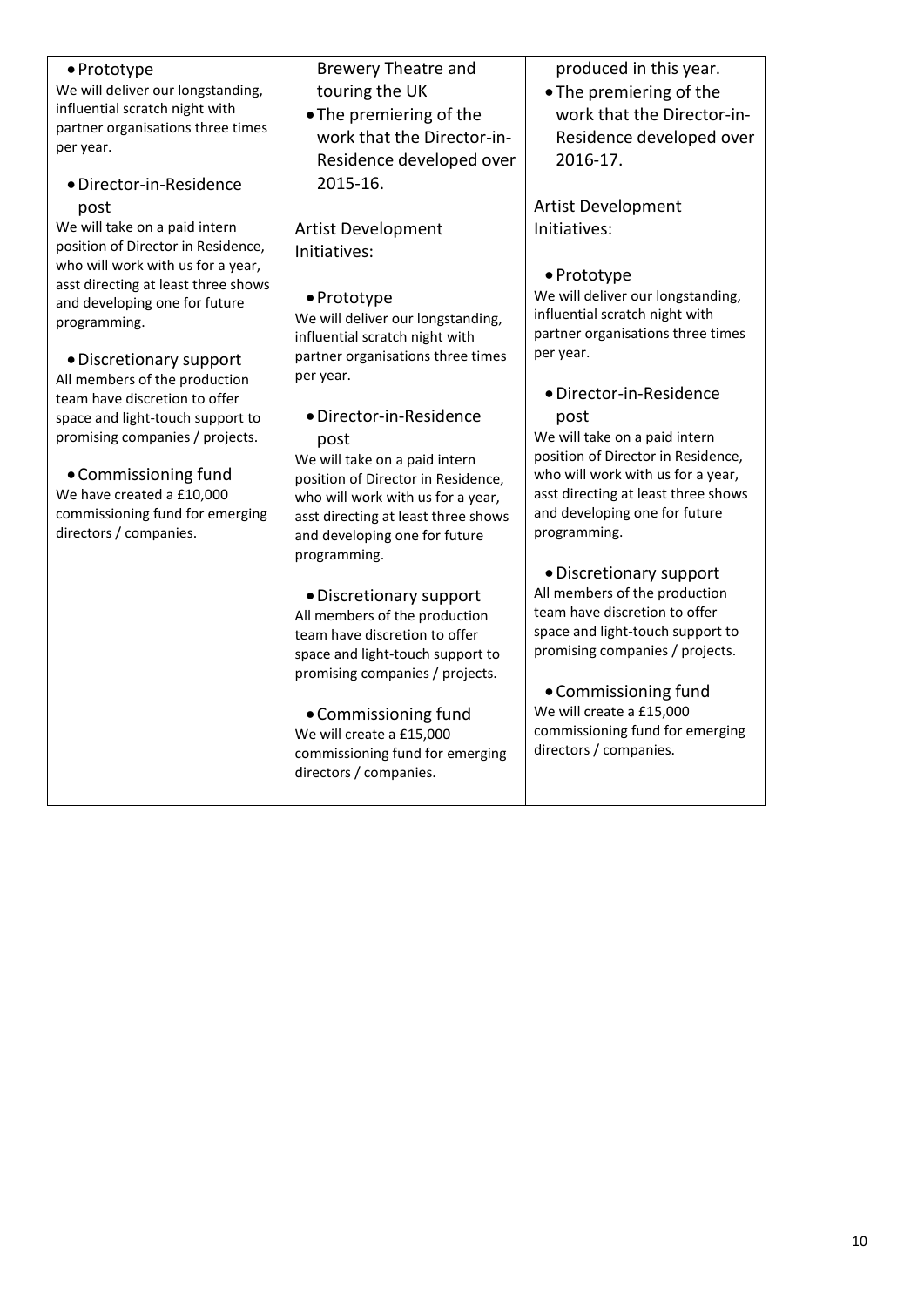# **PHILOSOPHY 2**

# **Audience Development**

| 2015-2016                   | 2016-2017 | 2017-2018 |
|-----------------------------|-----------|-----------|
| See attached Audience       |           |           |
| Development Plan for 2015 - |           |           |
| 2018                        |           |           |
|                             |           |           |

# **Digital reach and online development**

| 2015-2016                       | 2016-2017                                                         | 2017-2018                                                       |
|---------------------------------|-------------------------------------------------------------------|-----------------------------------------------------------------|
| Visual Rebrand project complete | Develop our digital strategy to<br>include greater online content | Explore commercial and/or<br>sponsored options to live stream   |
| New website project complete    |                                                                   | our longest-running in-house<br>productions                     |
|                                 |                                                                   | Explore option to host NT Live<br>screenings in Brewery Theatre |

# **Children and Young People**

| 2015-2016                      | 2016-2017                                    | 2017-2018                                |
|--------------------------------|----------------------------------------------|------------------------------------------|
| Launch YTM14:19; Young         | As above (all pilot activity to              | As above (all pilot activity to          |
| Theatre Makers for 14-19 year  | become part of the regular                   | become part of the regular               |
| olds                           | programme) plus below:                       | programme) plus below:                   |
| 30 participants                |                                              |                                          |
|                                | Launch TYM11:13; Young                       | Co-produce a Children and                |
| FIVE DAY PLAY; summer school   | Theatre Makers for 11-13 year                | Young People Festival with               |
| for 14-19 year olds            | olds                                         | other consortium members                 |
| 30 participants                | 30 participants                              | (Travelling Light, Bristol Old Vic       |
|                                |                                              | and the egg, Bath)                       |
| USE IT OR LOSE IT; summer      | Pilot mentoring scheme for<br>$\bullet$      |                                          |
| school for 11-13 year olds     | non-performers who are                       | • YTM SPEAK curate at least one          |
| 30 participants                | members of YTM14:19                          | show as part of the TFT                  |
|                                |                                              | programme                                |
| Establish termly workshops for | After school sessions for local<br>$\bullet$ |                                          |
| home educated children and     | 8-11 year olds                               | • Additional schools-based work          |
| young people                   | 30 participants per session                  | either relating to the                   |
| 50 participants per term       |                                              | programme or bespoke                     |
|                                | Work experience; one week                    |                                          |
| Establish monthly TOUR AND     | placement for up to 10                       | • Additional YTM classes for 14-         |
| <b>TALKS</b>                   | students who will complete a                 | 19/11-13 year olds                       |
| 30 participants per session    | project while with us                        |                                          |
|                                | 10 participants                              | Pilot YTM sessions for 8-11<br>$\bullet$ |
| Pilot BRIDGING THE GAP         |                                              | year olds                                |
| (transition project for Year 6 | • Establish YTM SPEAK;                       |                                          |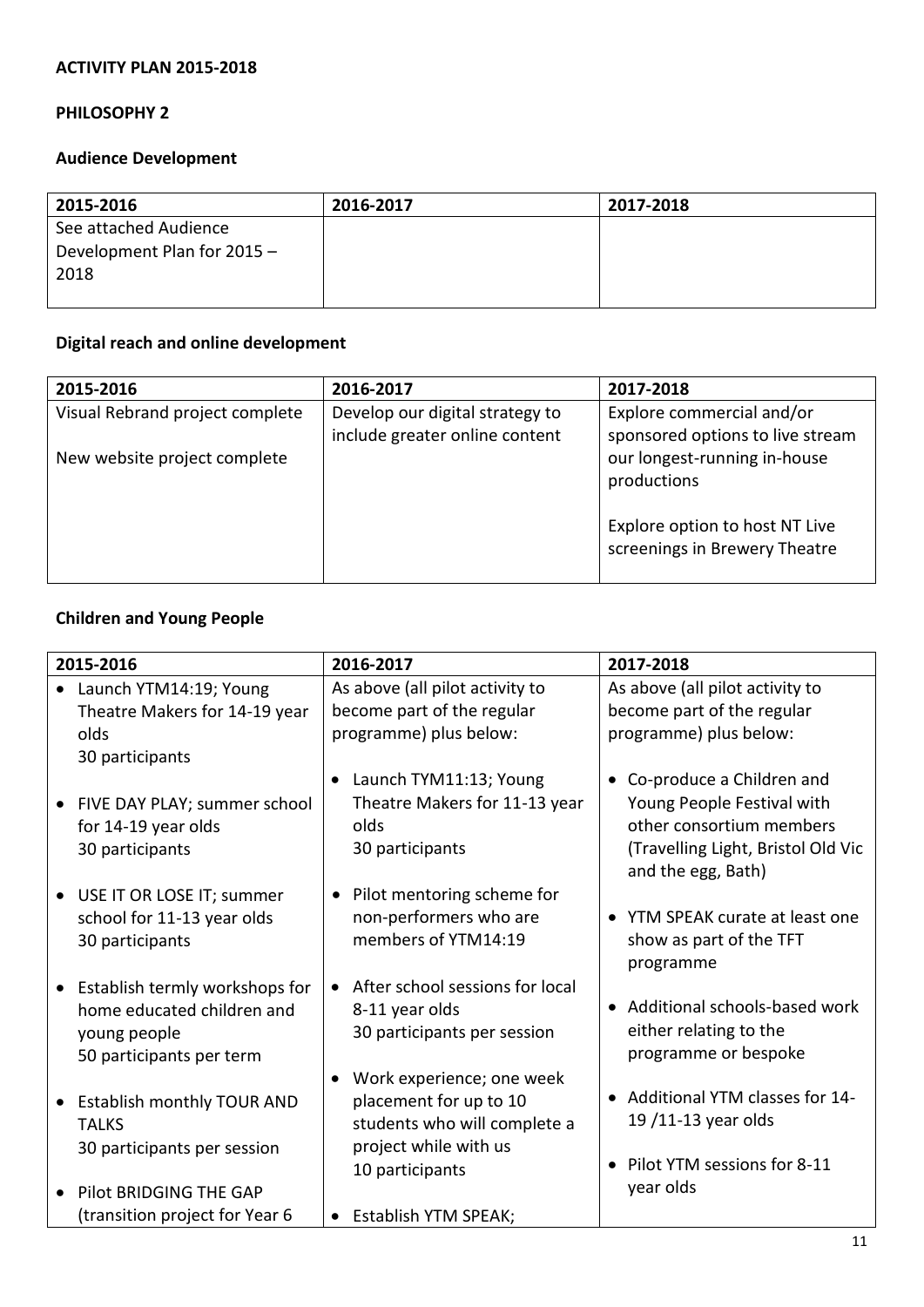| students) in collaboration with<br>South West Bristol Co-<br>operative Learning Trust<br>80 participants | representatives from both YTM<br>companies who act as<br>ambassadors<br>10 participants | Schools programme; including<br>$\bullet$<br>work with exam groups<br>(secondary/college) to create<br>theatre that can tour primary<br>schools and bespoke projects |
|----------------------------------------------------------------------------------------------------------|-----------------------------------------------------------------------------------------|----------------------------------------------------------------------------------------------------------------------------------------------------------------------|
| TAKE IT ON (after-school<br>monthly masterclasses) for 11-                                               | Pilot CREATE AND DEBATE; a<br>primary school programme                                  | linked with the programme.                                                                                                                                           |
| 13 year olds<br>30 participants per session                                                              | supporting speech<br>development and developing<br>presentation skills                  | Collaborations with other<br>$\bullet$<br>organisations to deliver<br>projects targeting children and                                                                |
| Pilot IGNITION; devising<br>project for drama/performing<br>arts exam groups (14-19 year                 | PRIMARY DNA; taking Brewery<br>$\bullet$<br>Theatre shows into the local                | young people from deprived<br>areas/backgrounds                                                                                                                      |
| olds)<br>60 participants                                                                                 | community                                                                               | Begin delivery of Arts Award                                                                                                                                         |
| Christmas show-related<br>workshops (pre and post) for<br>schools<br>300 participants                    | <b>Become Arts Award Support</b><br>organisation                                        |                                                                                                                                                                      |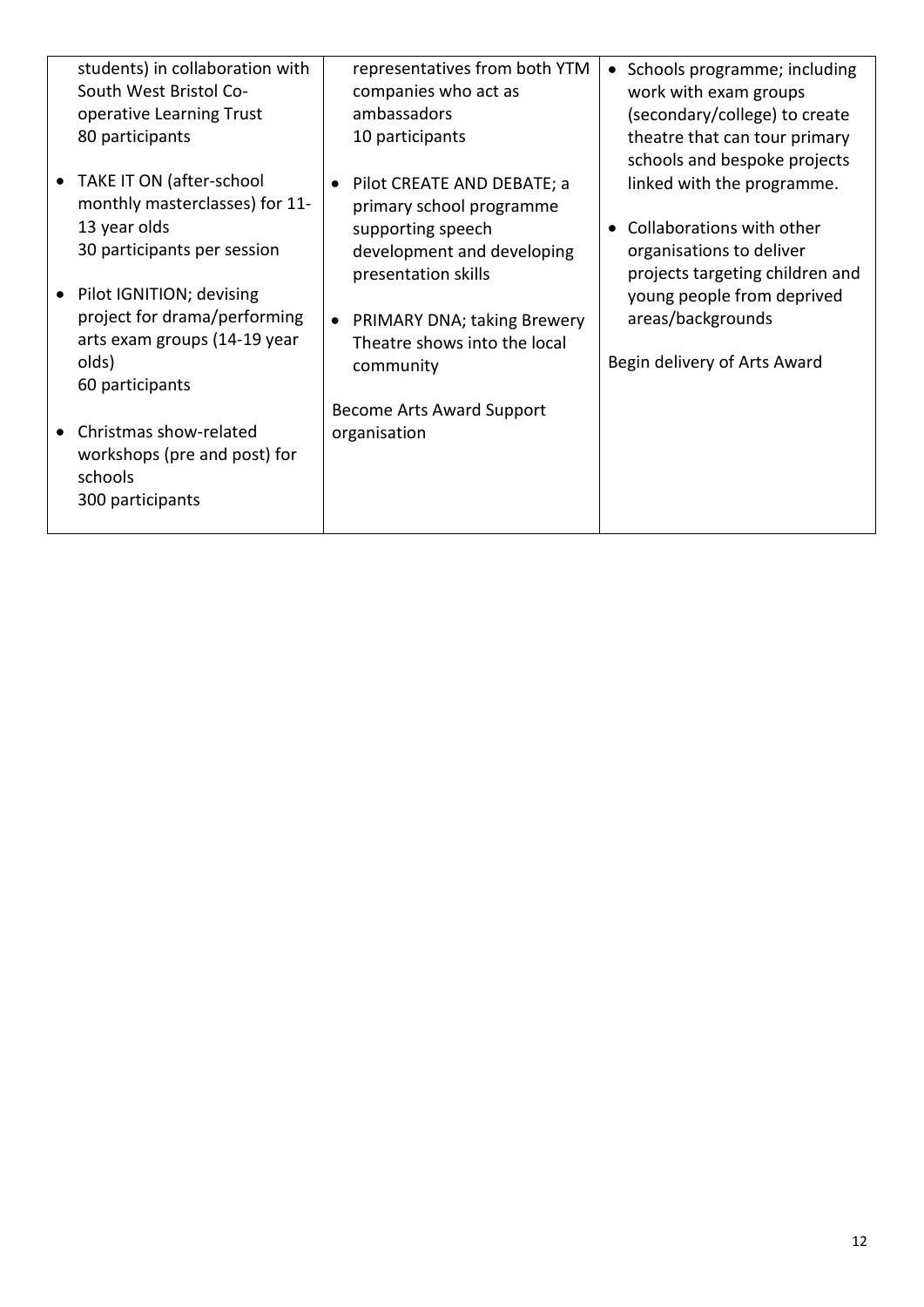# **PHILOSOPHY 3**

# **Innovative working practice for artists and employees**

| 2015-2016                                                                                            | 2016-2017                                                                             | 2017-2018                                                                        |
|------------------------------------------------------------------------------------------------------|---------------------------------------------------------------------------------------|----------------------------------------------------------------------------------|
| Pay artists Equity minimum                                                                           | Increase show payments to artists<br>as per Equity guidelines                         |                                                                                  |
|                                                                                                      | Demand evidence that all artists<br>are paid appropriately in Factory<br>Theatre      | Demand evidence that all artists<br>are paid appropriately in Factory<br>Theatre |
| We will increase the number of<br>long runs in the Brewery Theatre<br>by 8%                          | We will increase the number of<br>long runs in the Brewery Theatre<br>by a further 7% | We will increase the number of                                                   |
| Flexible working for employees<br>with children actively encouraged                                  | Investigation of an employee<br>childrens crèche at new Brewery<br>Theatre            | long runs in the Brewery Theatre<br>by a further 6%                              |
| Offer 1 paid internship pro-                                                                         | Increase paid internships to two                                                      |                                                                                  |
| actively recruited from a<br>disadvantaged background                                                | Living Wage for all employees<br>introduced                                           |                                                                                  |
| Through our equalities plan<br>ensure our employment<br>recruitment practices encourage<br>diversity |                                                                                       |                                                                                  |
| Invest in our workforce by<br>continuing to offer tailored<br>professional development               |                                                                                       |                                                                                  |

# **Excellent governance**

| 2015-2016                       | 2016-2017                       | 2017-2018                       |  |
|---------------------------------|---------------------------------|---------------------------------|--|
| Succession planning for Trustee | Succession planning for Trustee | Succession planning for Trustee |  |
| recruitment continues to be     | recruitment continues to be     | recruitment continues to be     |  |
| robust                          | robust                          | robust                          |  |
| Financial and trustee reporting | Financial and trustee reporting | Financial and trustee reporting |  |
| continues to be on schedule and | continues to be on schedule and | continues to be on schedule and |  |
| full                            | full                            | full                            |  |
| Publish our Annual Report and   | Publish our Annual Report and   | Publish our Annual Report and   |  |
| accounts details on website     | accounts details on website     | accounts details on website     |  |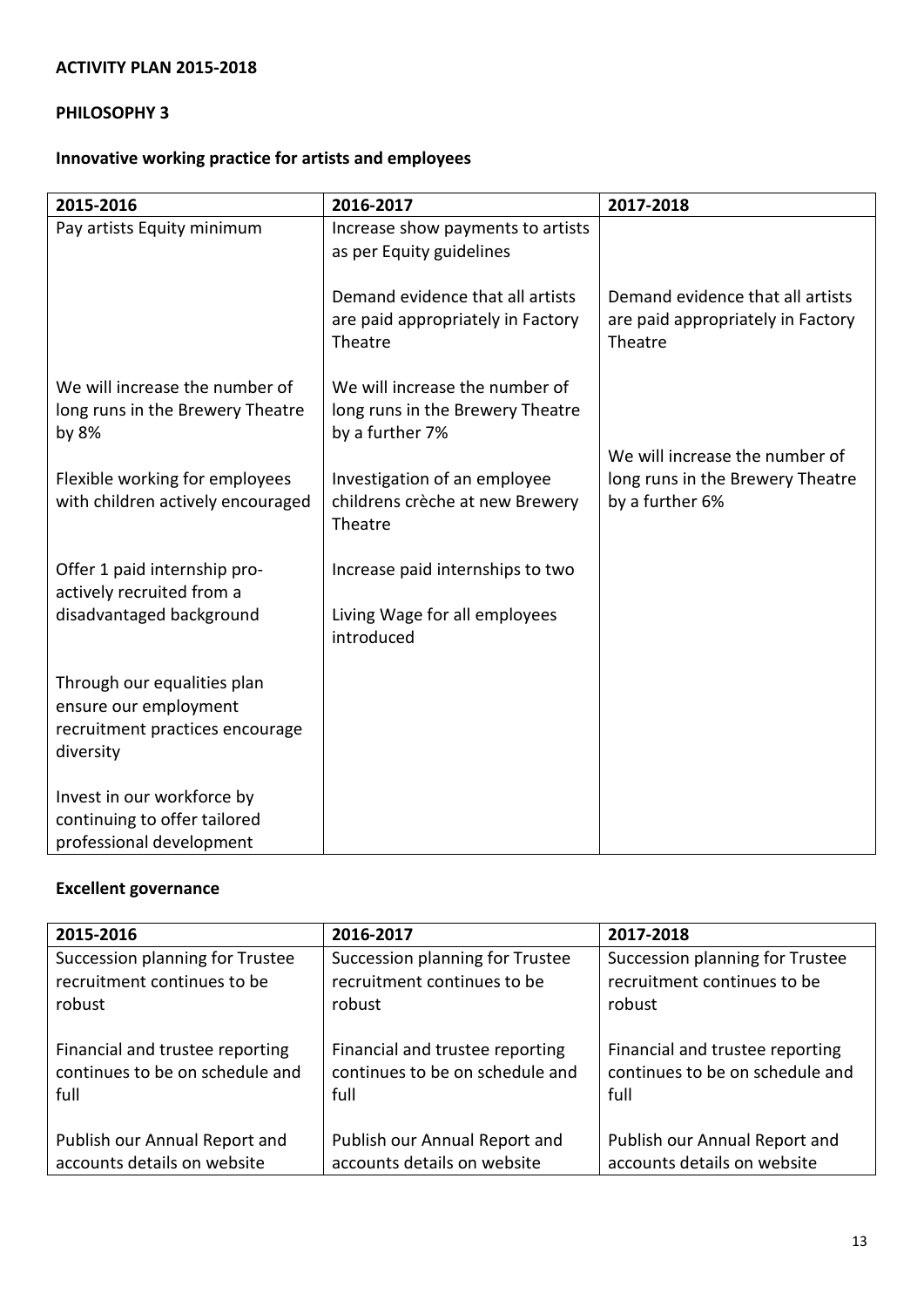# **PHILOSOPHY 4**

# **Increase income generation**

| 2015-2016                                                                                                             | 2016-2017                                                                                                | 2017-2018                                                                                                |  |
|-----------------------------------------------------------------------------------------------------------------------|----------------------------------------------------------------------------------------------------------|----------------------------------------------------------------------------------------------------------|--|
| <b>CONTRIBUTED INCOME</b>                                                                                             |                                                                                                          |                                                                                                          |  |
| Increase individual Giving via<br>memberships by 5%                                                                   | Increase individual Giving via<br>memberships by 5%                                                      | Increase individual Giving via<br>memberships by 5%                                                      |  |
| <b>Increase Trust and Foundation</b><br>income by 50%                                                                 | Maintain annual levels of Trust<br>and Foundation support                                                | Maintain annual levels of Trust<br>and Foundation support                                                |  |
| Consolidate major donor<br>Production Fund campaign to<br>reach £250,000 target by year<br>end                        | Increase major donor giving by<br>10% with introduction of new<br>campaign                               | Maintain levels of major donor<br>support                                                                |  |
| Confirm new income stream from<br>production royalties of £41,000                                                     | Confirm new income stream from<br>production royalties of £42,000                                        | Confirm new income stream from<br>production royalties of £68,000                                        |  |
| Launch Legacy Giving for TFT                                                                                          | Target to secure 5 legacies                                                                              | Target to secure 5 legacies                                                                              |  |
| <b>EARNED INCOME</b><br>Establish option to buy new land<br>for refurbished Brewery Theatre,<br>opening February 2016 | Increased capacity in the new<br>Brewery Theatre brings increased<br>revenue target of £24k per<br>annum | Increased capacity in the new<br>Brewery Theatre brings increased<br>revenue target of £24k per<br>annum |  |
| Secure regular lead tenant for<br>Factory Studio for three-year<br>period at market rates                             | Rent out production/making<br>space                                                                      |                                                                                                          |  |
| Utilise our spaces so there is<br>always something happening<br>within the building                                   |                                                                                                          |                                                                                                          |  |
| Profit target of £5k from Theatre<br>Café by increasing opening hours                                                 | Profit target of £10k from Theatre<br>Café                                                               | Maintain profit targets                                                                                  |  |
| Profit target of £5k from rental of<br>storage space to other companies<br>in our shipping containers                 | Profit target of £5k from rental of<br>storage space to other companies<br>in our shipping containers    | Profit target of £5k from rental of<br>storage space to other companies<br>in our shipping containers    |  |

# **Continued capital investment**

| 2015-2016                                                                  | 2016-2017 | 2017-2018                     |
|----------------------------------------------------------------------------|-----------|-------------------------------|
| Refurbish the Brewery Theatre at $\parallel$ Update technical and lighting |           | Update technical and lighting |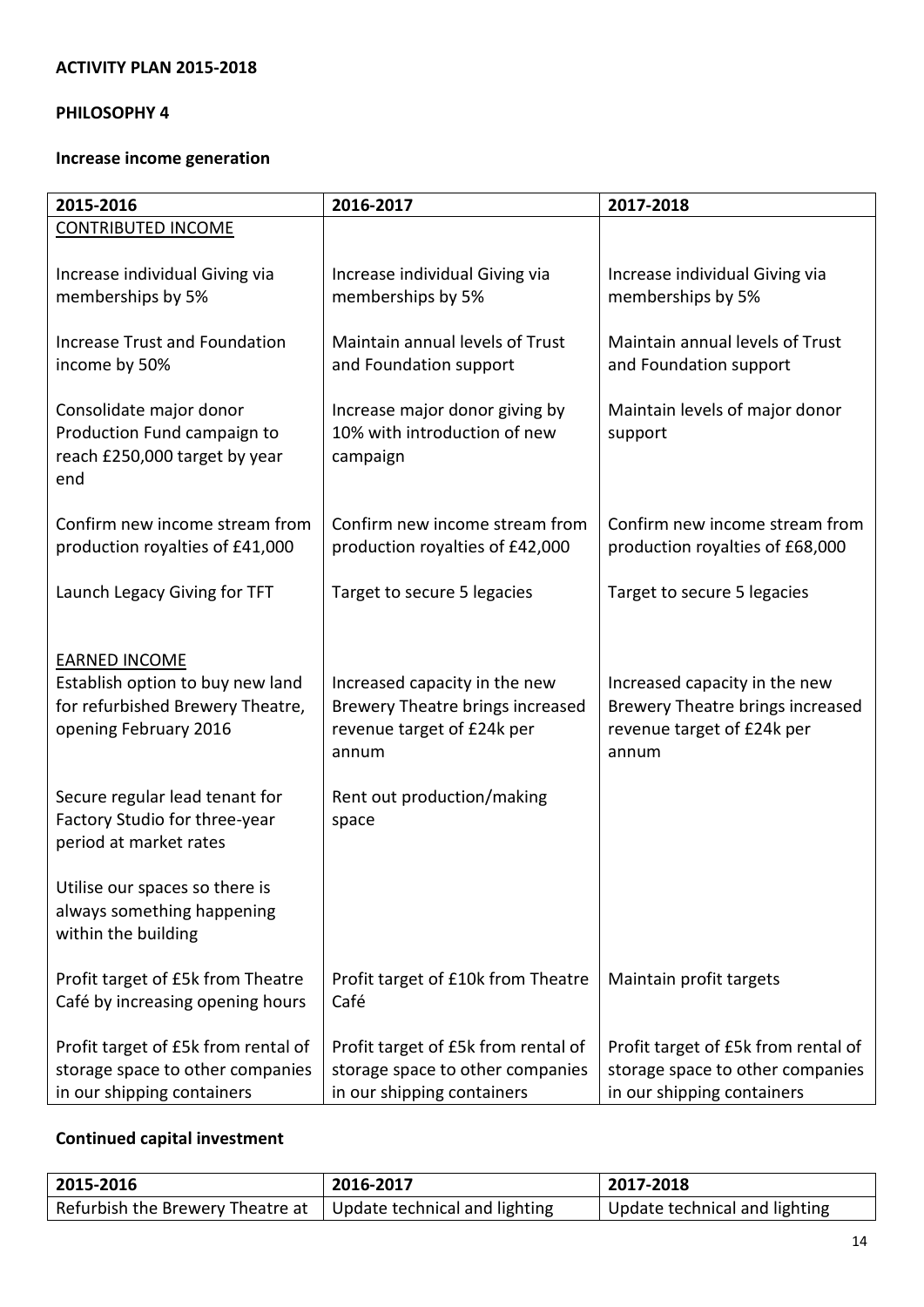| new location as stated above                                                                                                           | stock according to schedule                                                                           | stock according to schedule |
|----------------------------------------------------------------------------------------------------------------------------------------|-------------------------------------------------------------------------------------------------------|-----------------------------|
| Update IT server allowing for<br>more remote working                                                                                   | Source production/making space.<br>Possibly build in Brewery Yard or<br>rent part of Vector building. |                             |
| Update rehearsal facilities in the<br>Brewery Theatre. Improve light<br>and temperature. Increase hires<br>income by £10,000 per annum | Update conference facilities to<br>increase hire income by a further<br>$£10,000$ per annum           |                             |

# **Creating an environmentally sound organisation**

| 2015-2016                                                        | 2016-2017                                          | 2017-2018                       |
|------------------------------------------------------------------|----------------------------------------------------|---------------------------------|
| Create an environmental sub                                      | Install PV Panels on the new                       | Replace 25% of lighting in the  |
| group containing staff and                                       | <b>Brewery Theatre</b>                             | Brewery Theatre with low energy |
| stakeholders                                                     |                                                    | lights                          |
|                                                                  | Replace 25% of lighting in the                     |                                 |
| Partner with other local                                         | Factory Theatre with low energy                    | Programme at least one          |
| organisations to lobby First Bus                                 | lights.                                            | environmentally friendly show   |
| and city council for better bus                                  |                                                    | per year                        |
| routes to North Street                                           | Programme at least one                             |                                 |
|                                                                  | environmentally friendly show                      | Request and lobby for           |
| Partner with other local                                         | per year                                           | environmental riders from       |
| organisations to lobby for a train<br>route near to North Street |                                                    | touring companies.              |
|                                                                  | Request and lobby for<br>environmental riders from | Maintain excellent rating from  |
| Partner with other local                                         | touring companies                                  | Julie's Bicycle                 |
| organisations to lobby for cycle                                 |                                                    |                                 |
| routes to North Street                                           | Seek to secure excellent rating                    |                                 |
|                                                                  | from Julie's Bicycle                               |                                 |
| Investigate a bus discount:                                      |                                                    |                                 |
| discount by presenting bus ticket                                |                                                    |                                 |
| when arriving at theatre.                                        |                                                    |                                 |
|                                                                  |                                                    |                                 |
| Consider LED lights when                                         |                                                    |                                 |
| replacing lighting stock in and                                  |                                                    |                                 |
| around the theatres                                              |                                                    |                                 |
|                                                                  |                                                    |                                 |
| Request environmental riders                                     |                                                    |                                 |
| from touring companies                                           |                                                    |                                 |
|                                                                  |                                                    |                                 |
| Continue to work with Julie's                                    |                                                    |                                 |
| Bicycle to improve our                                           |                                                    |                                 |
| environmental activities                                         |                                                    |                                 |
|                                                                  |                                                    |                                 |
| Look to work with companies                                      |                                                    |                                 |
| with strong environmental                                        |                                                    |                                 |
| reputation where possible                                        |                                                    |                                 |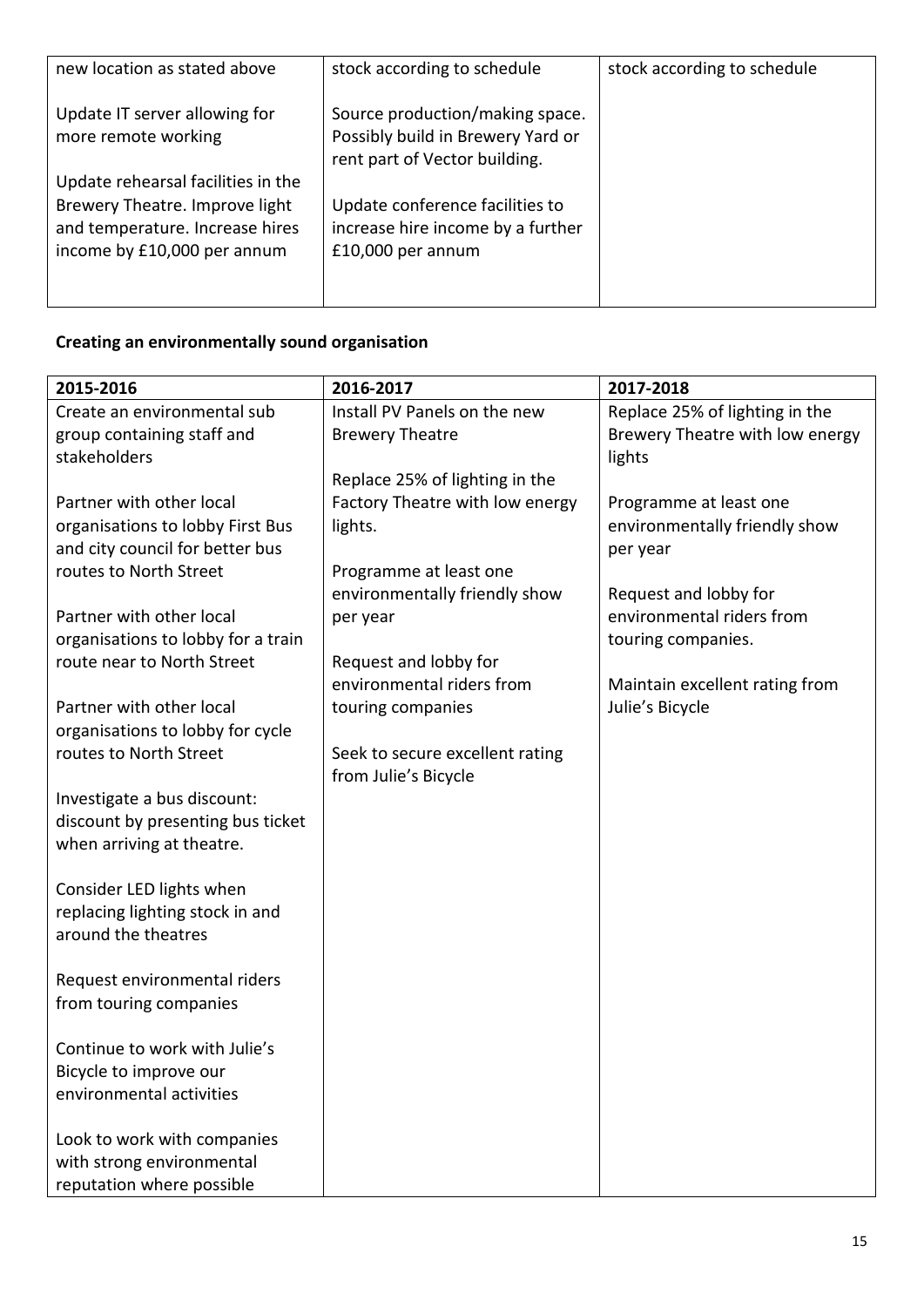#### **TOBACCO FACTORY THEATRES Appendix 1: Budget 2015-2018**

|                              | 2015/16<br>£ | 2016/17                                                                  | 2017/18                                                      |
|------------------------------|--------------|--------------------------------------------------------------------------|--------------------------------------------------------------|
| <b>INCOME</b>                |              |                                                                          |                                                              |
| <b>Box Office</b>            | 1,056        | 6% increase - Brewery investment and better dynamic<br>1,119 pricing     | 1,186 6% increase - steadily better dynamic pricing          |
| Box Office - External shows  | 57           | 59 3% increase                                                           | 61 3% increase                                               |
| <b>Bar Takings</b>           | 129          | 133 3% increase                                                          | 137 3% increase                                              |
| <b>Theatre Hire</b>          | 79           | 81 3% increase                                                           | 84 3% increase                                               |
| Spon/Don/Trusts/Found        | 350          | 361 3% increase                                                          | 371 3% increase                                              |
| Production Income            | 41           | 42 3% increase                                                           | 68 3% increase + significant return from previous investment |
| <b>Theatre Space Gift</b>    | 68           | 70 3% increase                                                           | 72 3% increase                                               |
| Core Funding                 | 100          | 100 assumed stationary                                                   | 100 assumed stationary                                       |
| All other income             | 48           | 49 3% increase                                                           | 51 3% increase                                               |
| <b>INCOME TOTAL</b>          | 1,928        | 2,014                                                                    | 2,130                                                        |
| <b>DIRECT COSTS</b>          |              |                                                                          |                                                              |
| Visiting co. costs           | 513          | 553 6% increase + 10k on top for international work                      | 597 6% increase + 10k for emerging directors                 |
| External show costs          | 11           | 11 3% increase<br>3% increase + 20k investment into show with commercial | 11 3% increase                                               |
| <b>Production costs</b>      | 508          | 543 partner                                                              | 539 3% increase year-on-year                                 |
| Creative development         | 15           | 18 20% increase as CYP work strengthens                                  | 22 20% increase as CYP work strengthens                      |
| Other activity support costs | 39           | 40 3% increase                                                           | 41 3% increase                                               |
| DIRECT COSTS TOTAL           | 1,085        | 1,165                                                                    | 1,209                                                        |
| <b>GROSS MARGIN</b>          | 843          | 849                                                                      | 921                                                          |
| <b>OVERHEADS</b>             |              |                                                                          |                                                              |
| Staff                        | 406          | 418 3% increase                                                          | 430 3% increase                                              |
| Marketing                    | 51           | 53 3% increase                                                           | 75 3% increase+ 20k towards hard-to-reach audiences          |
| <b>Running costs</b>         | 111          | 114 3% increase                                                          | 117 3% increase                                              |
| Theatre Space costs          | 68           | 70 3% increase                                                           | 72 3% increase                                               |
| Other Premises cost          | 109          | 112 3% increase                                                          | 115 3% increase                                              |
| <b>OVERHEAD TOTAL</b>        | 744          | 767                                                                      | 810                                                          |
| Depreciation                 | 88           | 82                                                                       | 92                                                           |
| SURPLUS/DEFICIT              | 10           | $\mathbf 0$                                                              | 20                                                           |
| B/F                          | 17           | 27                                                                       | 27                                                           |
| Year-end position            | 27           | 27                                                                       | 47                                                           |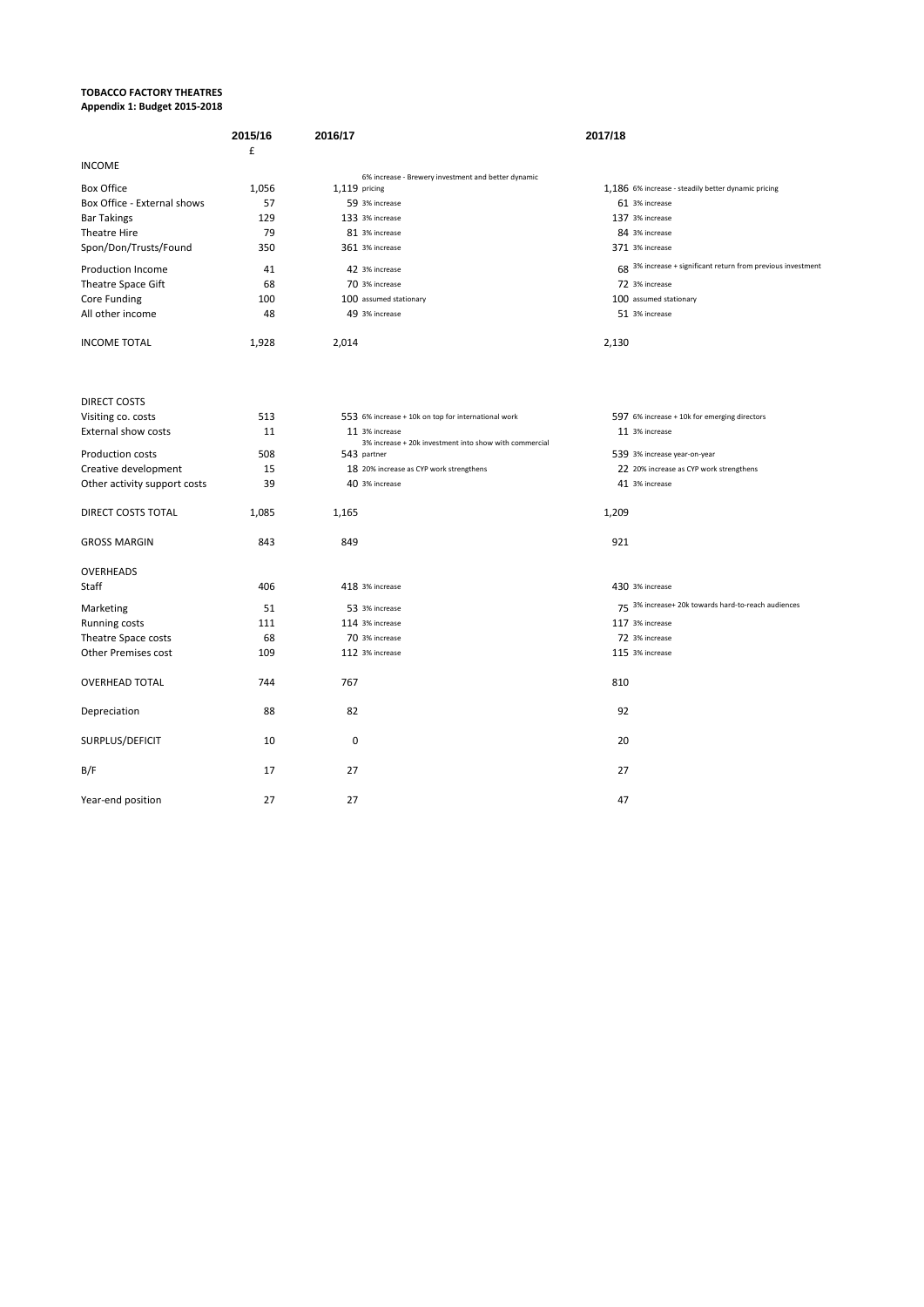#### **APPENDIX 2: TOBACCO FACTORY THEATRES BUSINESS PLAN 2015-2018**

#### **AUDIENCE DEVELOPMENT PLAN 2015 – 2018**

This plan sets out our approach to building and diversifying audiences for the next three years. It should be read in conjunction with our Business Plan and will allow us to succeed in meeting our objectives across Philosophy 2 and our Equality Action Plan.

Central to our audience development strategy for the period 2015 – 2018 will be the greater interrogation of our existing audience data and benchmarking with other organisations in the industry locally and where possible, nationally.

We will ensure an improved audience development approach by:

- Reporting on a range of booking information (customer demographics, booking patterns & crossover between areas of programming).
- Working closely with other venues and arts organisations as part of the Audience Finder project and outside this - to benchmark and jointly develop audiences and market shows.

Our audience development strategy is currently based on the Arts Audiences Insight segments but as the Audience Finder project progresses we are prepared to adapt this planning to incorporate the use of Audience Spectrum and Mosaic where appropriate.

We will use our increased knowledge in two specific ways:

#### TO RETAIN EXISTING AUDIENCES

- We will further segment our data to better target marketing activities to existing audiences including increasing their level of engagement with all aspects of our organisation and making them more frequent attenders.
- We will deepen engagement with existing audiences through rich content and interaction on our new website and all of our social media platforms. We will also increase online sales from 50% to 70% during the period.
- We will better integrate the Front of House, Box Office and volunteer teams with Marketing and Development teams, empowering frontline staff to be advocates for the organisation including upselling shows and other ways to engage with the organisation.

#### TO ACCESS AND DRAW IN NEW AUDIENCES

- We will expand the reach of our work to new audiences in our city, county and nationally by profiling the organisation through a new, vastly improved website and in the national and local press. We will also undertake initiatives to grow our email mailing list by 5% during the period.
- We will particularly focus on increasing the attendance of the people in the following Arts Audiences Insight segments, particularly in postcodes BS4 and BS5. We will achieve a 10% increase in attendance across the period from:
	- o Family & Community Focused
	- o Mid-life hobbyists
	- o A quiet pint with the match
	- o Limited means, nothing fancy
- We will coordinate audience development activity alongside our new Children and Young People Programme.
- We will better provide for, engage and market to audiences with additional needs.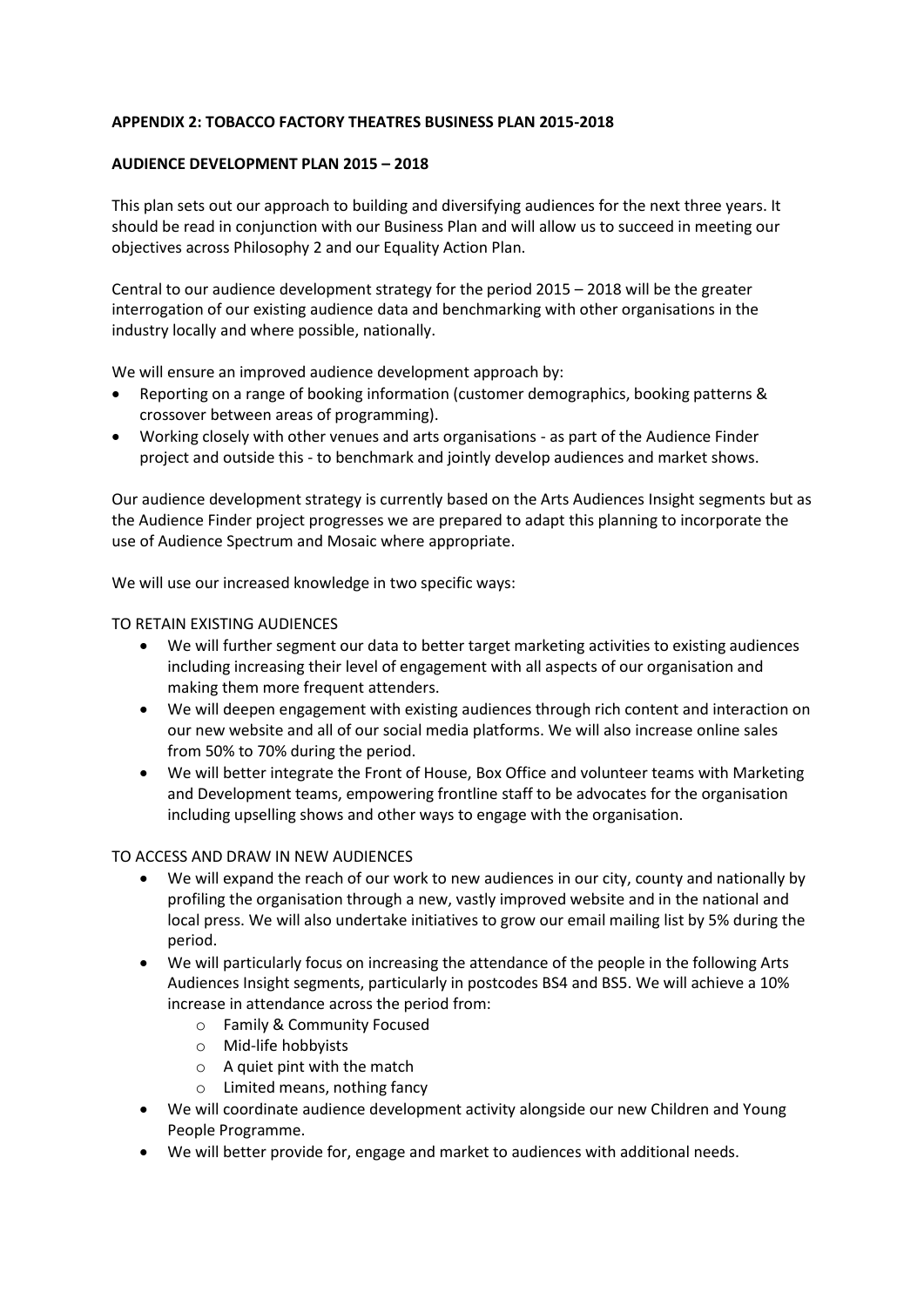|                | 2015 - 2016                                |                                       | 2016 - 2017                                  | $2017 - 2018$                    |                                  |
|----------------|--------------------------------------------|---------------------------------------|----------------------------------------------|----------------------------------|----------------------------------|
| Data analysis: |                                            | <b>Targeted marketing to existing</b> |                                              | <b>Targeted marketing to new</b> |                                  |
|                | Interrogate audience data                  |                                       | audiences:                                   |                                  | audiences:                       |
|                | to build up a current                      |                                       | Send out a tailored                          |                                  | Increase our email mailing       |
|                | audience profile                           |                                       | postcard to lapsed bookers                   |                                  | list by 2%. Strategy will be     |
| $\bullet$      | Work with the Audience                     |                                       | to entice them back with a                   |                                  | informed by previous             |
|                | Agency and local arts                      |                                       | ticket or added value offer.                 |                                  | successes.                       |
|                | organisations as part of                   | ٠                                     | Continue to grow online                      | $\bullet$                        | Continue to grow online          |
|                | Audience Finder to                         |                                       | booking by 10% this year.                    |                                  | booking by 5% this year.         |
|                | benchmark our audience                     | $\bullet$                             | Increase digital options for                 | $\bullet$                        | Continue to develop our          |
|                | profile and build up a                     |                                       | audiences with digital                       |                                  | social media presence and        |
|                | Bristol-wide and county-                   |                                       | freesheets available in the                  |                                  | engagement by 25% this           |
|                | wide profile.                              |                                       | Factory Theatre Bar via QR                   |                                  | year.                            |
|                | Update the show                            |                                       | codes and interval drinks                    | $\bullet$                        | Through sponsorship /            |
|                | 'categories' on Spektrix to                |                                       | bookable in advance.                         |                                  | partnership with First Bus       |
|                | better split our programme                 | $\bullet$                             | Use our core audiences to                    |                                  | or similar, investigate          |
|                | by genre in order to better                |                                       | spread the word about us -                   |                                  | discounted vouchers for          |
|                | segment audiences and                      |                                       | 'Introduce a Friend' offers                  |                                  | transport and additional         |
|                | target marketing.                          |                                       | which include enews sign                     |                                  | activity at the theatre e.g.     |
|                | Use tags and autotags in                   |                                       | up.                                          |                                  | feedback/post show               |
|                | the Spektrix system to tag                 |                                       |                                              |                                  | sessions to encourage            |
|                | specific audience                          |                                       | Targeted marketing to new                    |                                  | people to venture out to         |
|                | behaviours e.g. lapsed /                   |                                       | audiences:                                   |                                  | see us.                          |
|                | first time attenders and                   | $\bullet$                             | Use £5000 community                          | $\bullet$                        | Tailor outdoor advertising       |
|                | therefore track our success                |                                       | comps resource to develop                    |                                  | campaigns to specific areas      |
|                | in retaining audiences.                    |                                       | relationships with target                    |                                  | of the city e .g .BS4 and BS5    |
| $\bullet$      | Evaluate current use of                    |                                       | audience groups e.g.                         | $\bullet$                        | Leaflet door drops in target     |
|                | community comps and                        |                                       | community centres in BS4,                    |                                  | areas for relevant shows         |
|                | begin to strategically target              |                                       | audiences with additional                    |                                  | and extra activity including     |
|                | which organisations these                  |                                       | needs.                                       |                                  | the CYP Programme.               |
|                | go to.                                     | $\bullet$                             | Increase our email mailing                   | $\bullet$                        | Marketing partnerships           |
|                |                                            |                                       | list by 2% through social                    |                                  | with                             |
|                | <b>Targeted marketing to existing</b>      |                                       | media campaigns and sign                     |                                  | pubs/restaurants/markets         |
|                | audiences:                                 |                                       | up cards in front of house                   |                                  | & gym/fitness groups using       |
|                | Better target email                        |                                       | areas.                                       |                                  | physical & digital media.        |
|                | communications by                          | $\bullet$                             | Develop our social media                     | $\bullet$                        | Subsidise tickets for hard to    |
|                | creative segmentation<br>based on audience |                                       | presence, increasing                         |                                  | reach audiences and              |
|                | behaviours and tailored                    |                                       | engagement on current                        |                                  | introduce a staggered            |
|                |                                            |                                       | platforms by 25% and                         |                                  | discounting system to bring      |
|                | messaging.<br>Success will be measured     |                                       | extending presence to new                    |                                  | these audiences in and           |
|                | by increased click throughs                |                                       | and underdeveloped                           |                                  | encourage them to see the        |
|                | and bookings.                              |                                       | platforms including<br>AudioBoo and YouTube. |                                  | long term value for money        |
| ٠              | Engage with first time                     |                                       | Alongside CYP's DNA                          |                                  | in our experience and ticket     |
|                | bookers who came to see                    | $\bullet$                             | Project: introduce a                         |                                  | prices.                          |
|                | 101 Dalmatians to                          |                                       | staggered introductory                       |                                  | <b>Audiences with additional</b> |
|                | persuade them to return to                 |                                       | discount for DNA audiences                   |                                  | needs:                           |
|                | us for Around the World in                 |                                       | and further engage through                   | $\bullet$                        | Research how to better           |
|                | 80 Days, converting 25%                    |                                       | digital content (e.g. like                   |                                  | serve visually impaired          |
|                | from 1st time attenders to                 |                                       | Travelling Light's Theatre                   |                                  | people including provision       |
|                | more frequent attenders.                   |                                       | Sight videos), feedback                      |                                  | of touch tours & audio           |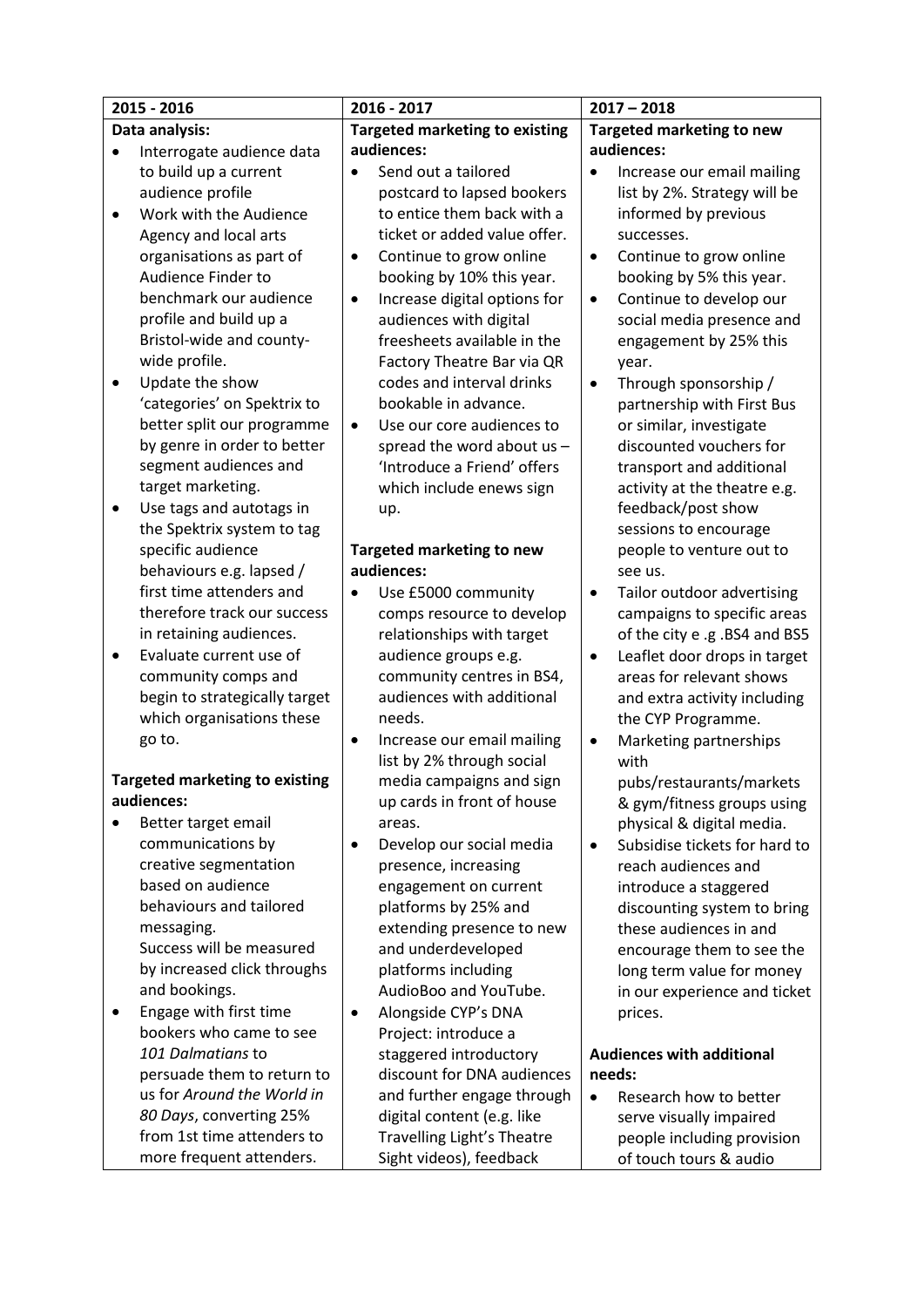| $\bullet$ | Start sending post show       |           | focus groups and post show    |           | description, using channels |
|-----------|-------------------------------|-----------|-------------------------------|-----------|-----------------------------|
|           | emails tailored to the        |           | events.                       |           | such as AudioBoo.           |
|           | booker and their behaviour    | ٠         | Explore options for a         | $\bullet$ |                             |
|           | (e.g. first timers/repeat     |           | partnership with First Bus    |           |                             |
|           | bookers) to increase          |           | to facilitate travel for      |           |                             |
|           | engagement and upsell.        |           | audiences in target areas of  |           |                             |
|           | Alongside a brochure          |           | South Bristol.                |           |                             |
|           | redesign, we will reconsider  | ٠         | Work with community           |           |                             |
|           | volume of brochures           |           | centres & groups e.g.         |           |                             |
|           | mailed and consider           |           | digitally through member      |           |                             |
|           | sending a smaller piece of    |           |                               |           |                             |
|           |                               |           | emails, Facebook events &     |           |                             |
|           | print or email to less        |           | physically through            |           |                             |
|           | frequent bookers.             |           | displaying posters/leaflets,  |           |                             |
|           | Work with Front of House      |           | taster sessions & pop-up      |           |                             |
|           | and Box Office teams to       |           | performances                  |           |                             |
|           | better integrate them with    | ٠         | Work with parenting           |           |                             |
|           | Marketing and                 |           | websites/forums &             |           |                             |
|           | Development teams             |           | bloggers, plus                |           |                             |
|           | empowering frontline staff    |           | childminder/nanny groups      |           |                             |
|           | to upsell and encourage       |           | to market our programme       |           |                             |
|           | engagement.                   |           | digitally & through word of   |           |                             |
|           |                               |           | mouth.                        |           |                             |
| Press:    |                               |           | Collaborate with sports       |           |                             |
|           | Create a press strategy to    |           | venues and pubs to market     |           |                             |
|           | raise our audience profiling  |           | to their audiences digitally  |           |                             |
|           | and producing coverage        |           | and physically.               |           |                             |
|           | especially in national        |           | Research and explore new      |           |                             |
|           | publications.                 |           | audiences and links for       |           |                             |
|           |                               |           | particular programming        |           |                             |
| Digital:  |                               |           | streams e.g. work by          |           |                             |
|           | Launch a brand new            |           | <b>Tamasha and Asian Arts</b> |           |                             |
|           | website in May 2015 to        |           | Agency.                       |           |                             |
|           | better represent each         | $\bullet$ | <b>Utilise Business Club</b>  |           |                             |
|           | aspect of the organisation    |           | contacts to target            |           |                             |
|           | and its programme.            |           | professional and graduate     |           |                             |
|           | Success will be measured      |           | employers.                    |           |                             |
|           | through an increase in        |           |                               |           |                             |
|           | website traffic by 25%,       |           |                               |           |                             |
|           | online booking by 10% and     |           |                               |           |                             |
|           | engagement with social        |           |                               |           |                             |
|           | networks.                     |           |                               |           |                             |
|           | Create a digital strategy for |           |                               |           |                             |
|           | the next three years          |           |                               |           |                             |
|           | including creation of more    |           |                               |           |                             |
|           | high quality digital content  |           |                               |           |                             |
|           | including show trailers,      |           |                               |           |                             |
|           | behind the scenes,            |           |                               |           |                             |
|           | podcasts and                  |           |                               |           |                             |
|           | educational/family            |           |                               |           |                             |
|           | resources.                    |           |                               |           |                             |
|           | Alongside the website         |           |                               |           |                             |
|           |                               |           |                               |           |                             |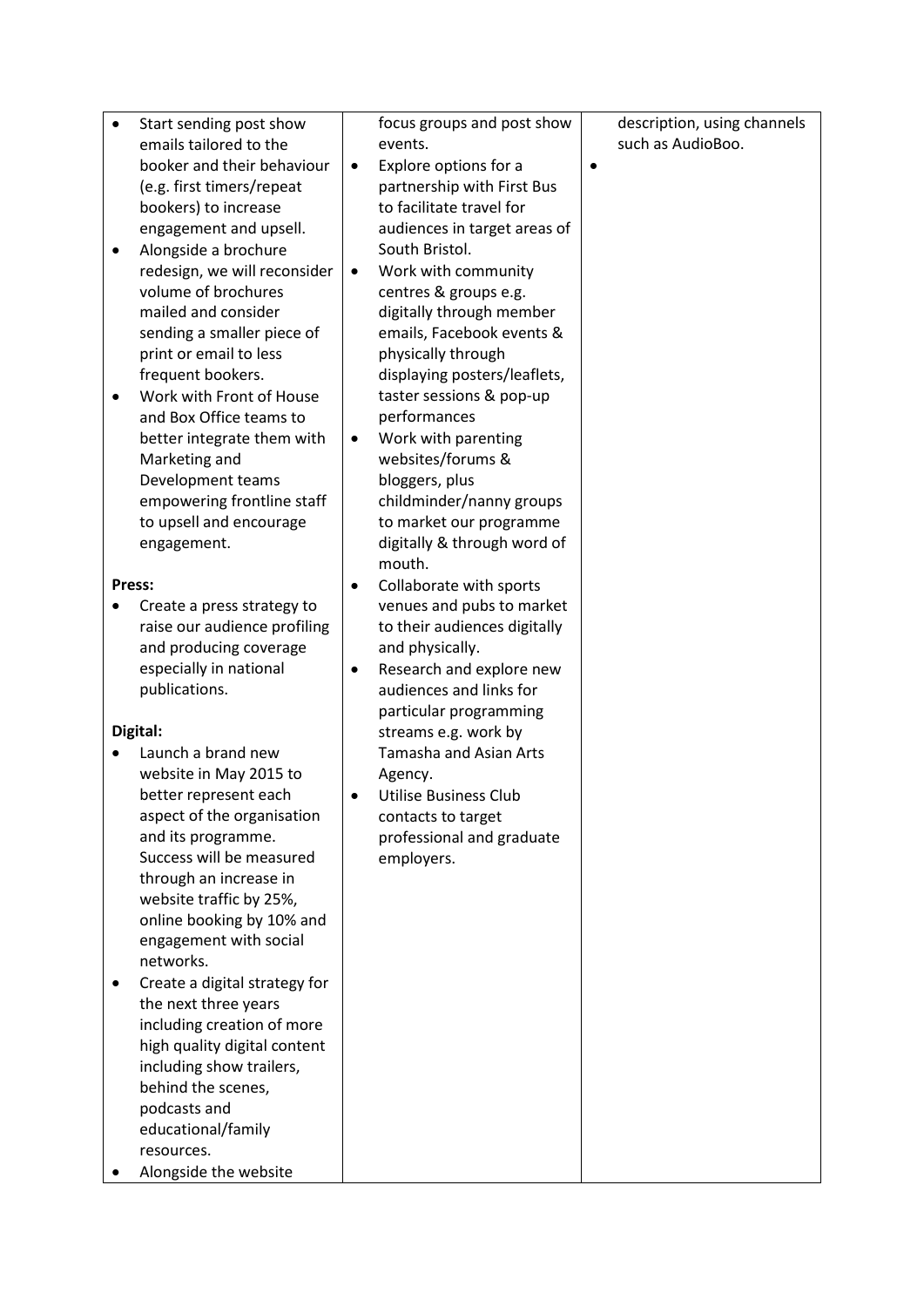| development create a new                   |  |
|--------------------------------------------|--|
| show/organisation film and                 |  |
| commission new                             |  |
| photography.                               |  |
|                                            |  |
| <b>Targeted marketing for new</b>          |  |
| audiences:                                 |  |
| Collaborate with Bristol Old               |  |
| Vic, Colston Hall and St                   |  |
| George's Hall in January                   |  |
| 2015 for a city wide                       |  |
| #flashtag Bristol Arts Flash               |  |
| Sale aiming to raise the                   |  |
| profile of Tobacco Factory                 |  |
| Theatres to the audiences                  |  |
| of those venues.                           |  |
| Increase our email mailing<br>$\bullet$    |  |
| list by 2% through better                  |  |
| profile of sign up on the                  |  |
| new website.                               |  |
| Alongside the final public<br>$\bullet$    |  |
| launch of the new website,                 |  |
| profile the organisation and               |  |
| website through a city-wide                |  |
| outdoor, print and digital                 |  |
| advertising campaign.                      |  |
| Undertake research and<br>$\bullet$        |  |
| build links with five                      |  |
| influential contacts or                    |  |
| groups within the ethnically               |  |
| diverse communities of                     |  |
| BS5, specifically Easton, to               |  |
| gain a greater<br>understanding of the BME |  |
| population in this area,                   |  |
| their interest in attending                |  |
| theatre and an increased                   |  |
| mailing list from addresses                |  |
| in this area.                              |  |
| Develop relationships with                 |  |
| student organisations,                     |  |
| piloting a student                         |  |
| ambassador scheme with                     |  |
| UWE & BOVTS.                               |  |
| Raise awareness of our<br>$\bullet$        |  |
| accessible pricing and                     |  |
| travel options to potential                |  |
| new audiences.                             |  |
| Raise awareness for school<br>$\bullet$    |  |
| teachers & parents digitally               |  |
| & physically.                              |  |